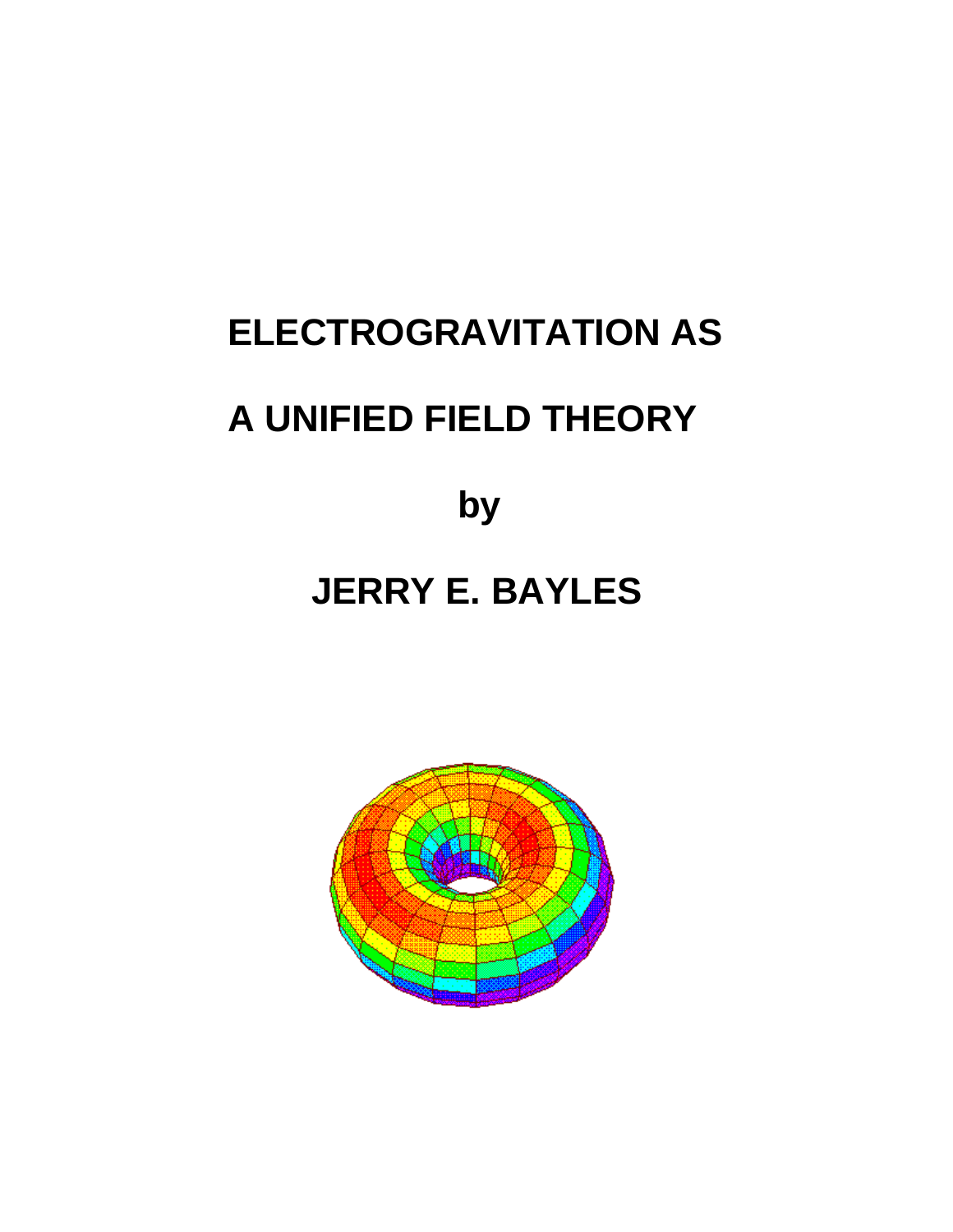Included with this paper is a table of related constants which are pertinent to the formulas that will be presented. Most of the constants will be recognized immediately while some are developed within the text itself. All units are in the MKS system.

Table of Physical Constants:

| 1. Gravitational Constant, $G = 6.672590000 \cdot 10^{-11} \cdot \frac{m^3}{kg \cdot sec^2}$                              |
|---------------------------------------------------------------------------------------------------------------------------|
| 2. Speed of light, c, c = $2.997924580000000 \cdot 10^8 \cdot m \cdot sec^{-1}$                                           |
| 3. Magnetic permeability, $u_o$ , $\mu_o$ = 1.256637061000001·10 <sup>-6.</sup> $\frac{newton}{amp^2}$                    |
| 4. Electric permittivity, $e_0$ , $\epsilon_0$ = 8.854187817000001.10 <sup>-12</sup> . $\frac{\text{farad}}{\text{arad}}$ |
| 5. Bohr n1 Velocity, $V_{n1}$ , V $_{n1}$ = 2.187691415844453 10 <sup>6</sup> m<br>sec                                    |
| 6. Electron charge, $q_0$ , $q_0 = 1.602177330000001 \cdot 10^{-19}$ coul                                                 |
| 7. Electron mass, $m_e$ , $m_e$ = 9.109389700000001.10 <sup>-31</sup> kg                                                  |
| 8. Compton Electron radius, $r_c$ , $r_c = 3.861593228000001 \cdot 10^{-13}$ m                                            |
| 9. Bohr Radius, $r_{n1}$ , $r_{n1}$ = 5.291772490000000 10 <sup>-11</sup> m                                               |
| 10. Fine structure constant, a, $\alpha = 7.297353080000001 \cdot 10^{-03}$                                               |
| 11. Plank constant, h, $h = 6.6260755 \cdot 10^{-34}$ joule sec                                                           |
| 12. Compton Electron time, $t_c$ , $t_c = 8.0933010000001 \cdot 10^{-21}$ sec                                             |
| 13. Quantum electromagnetic frequency, $f_{Lm}$ , $f_{LM}$ = 1.00322480500001·10 <sup>1</sup> ·Hz                         |
| 14. Quantum electric field frequency, $f_h$ , $f_h = 9.016534884.10^{17}$ Hz                                              |
| 15. Quantum acceleration field constant, $A_{em}$ , $A_{em}$ = 3.007592302·10 <sup>09</sup> . Sec <sup>2</sup>            |
| 16. Field acceleration frequency constant, $f_a$ , $f_a = 3.520758889 \cdot 10^{10}$ Hz                                   |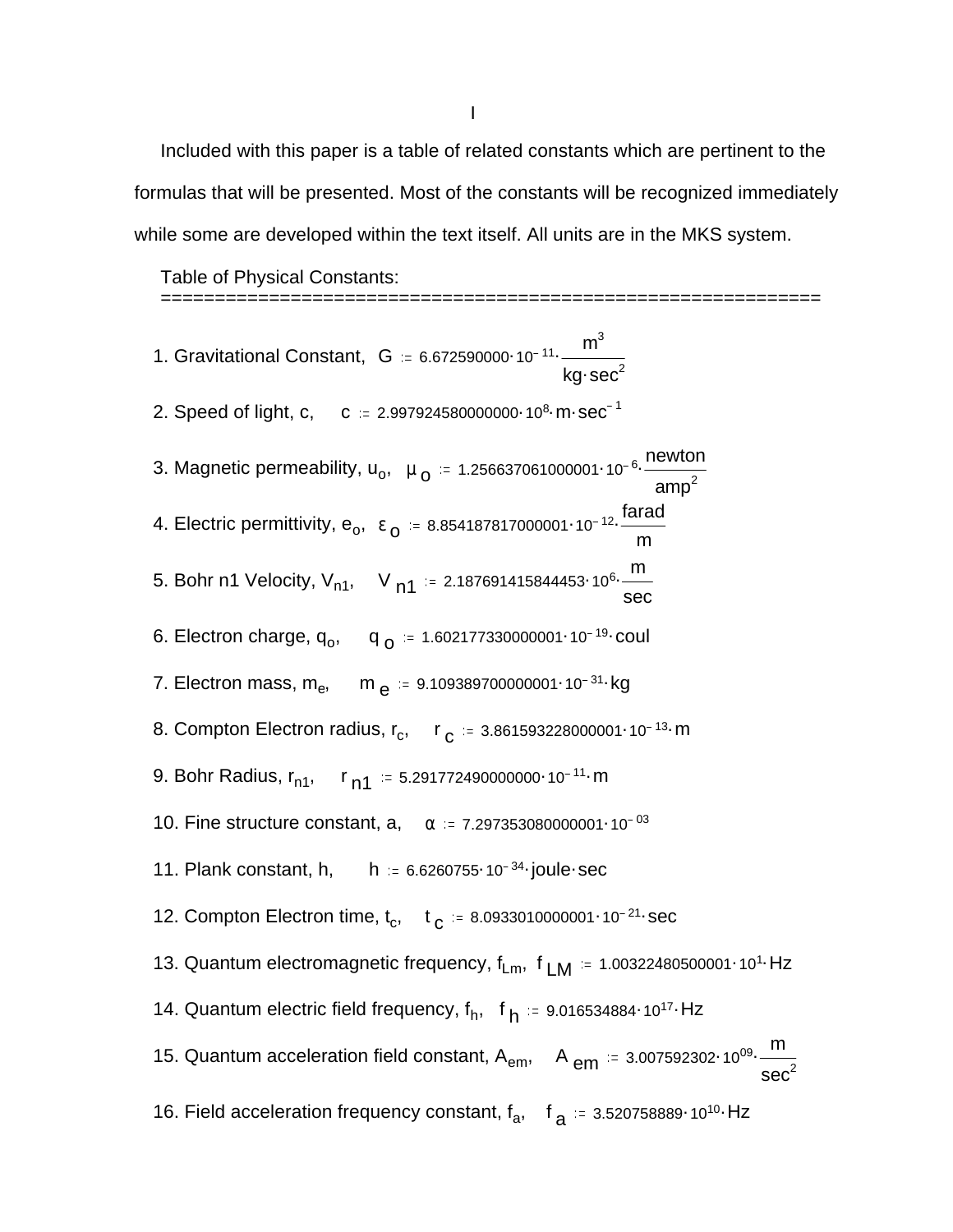17. Free space resistance, R<sub>s</sub>, R<sub>s</sub> =  $\mu_0$ ·c and 1· $\Omega = 1$ ·kg·m<sup>2</sup>·sec<sup>-1</sup>·coul<sup>-2</sup>

R <sub>S</sub> = 376.7303133310863 • ohm

R  $s = \frac{1}{2}$  $\epsilon$  o.c and/or...

 $\, {\sf R} \,$   $\, {\sf s}$  = 376.730313488167  $\cdot$  0hm

18. Quantum Hall Ohm, R<sub>Q</sub>, R <sub>Q</sub> h  $q_o^2$  $R$   $_{\rm Q}$  = 2.58128058743606 $\cdot$ 10 $^4$   $\cdot$ ohm

Additional related constants are included for the discussions past page 21 below.

**(SUN MASS) (SUN rad.)** m <sub>r</sub> = 1.99·10<sup>30</sup>·kg **= 1.99 x 10<sup>30</sup>** kg r <sub>S</sub> = 6.96·10<sup>8</sup>·m **= 6.96 x 10<sup>8</sup> m** 

 $\pi$  = 3.141592654000001  $m_{p}$  := 1.672623100000001 10<sup>-27</sup> kg  $m_{e}$  = 9.109389700000001 $\cdot$ 10<sup>-31</sup> $\cdot$ kg l q  $1_{\text{q}} = 2.817940920000001 \cdot 10^{-15} \text{ m}$ m  $_{\rm a}$  := 1.660540200000001 $\cdot$ 10<sup>-27</sup> $\cdot$ kg Note.............  $(( V_{n1} 8 V_{LM}$  are **SELECT**))  $V_{n1}$  = 2.187691415844453 · 10<sup>6</sup> · m · sec<sup>-1</sup>  $V$  LM  $=$  -0.085363289893272 m sec<sup>-1</sup> NOTE:  $\frac{111}{100}$  =  $V_{\sf n1}$  $\frac{111}{\text{V}}$  = 3.002228710934959 $\cdot$ 10<sup>8</sup>  $\cdot$ m<sup>-1</sup> sec V <sub>n</sub>  $V_{\sf n1}$ α = V n c 0.999999999587411  $\lambda_{\Delta} = 2 \cdot \pi \cdot r_{n1}$  m  $\Delta = m_e$  t<sub> $\Delta$ </sub> h  $\frac{1}{m_e \cdot V_{n1}^2}$   $r_x = r_{n1}$ t h t c  $\frac{c}{\alpha}$  f<sub>h</sub> =  $\frac{1}{t_h}$ t h and constants in general that are also used are: t := 1·sec  $Q_{\parallel}$  := q<sub>o</sub>·t<sup>-1</sup>  $L$  := 1·m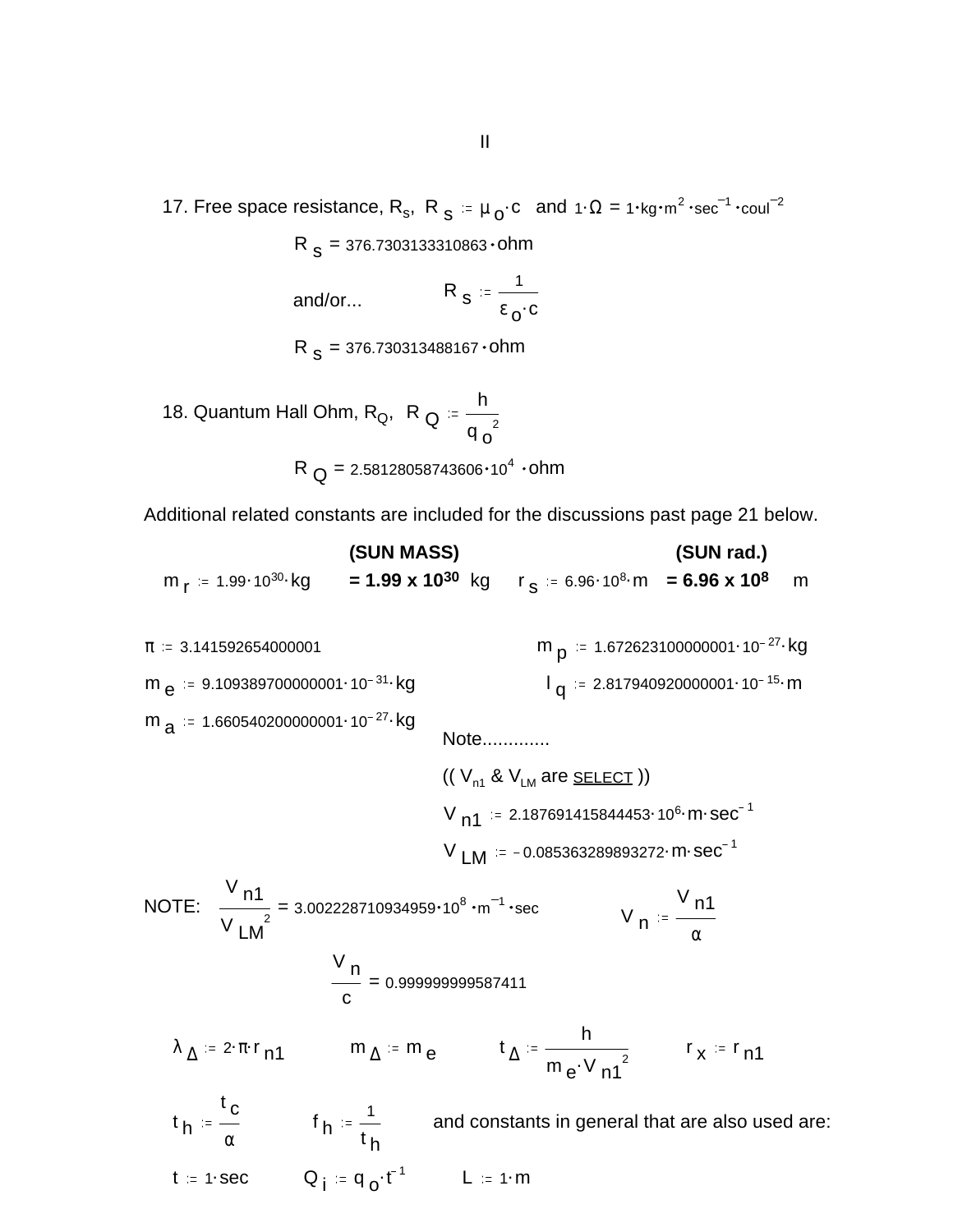#### PREFACE

 Welcome to ELECTROGRAVITATION AS A UNIFIED FIELD THEORY. The first chapter deals with a non-relativistic approach employing concepts that utilize quantum limits as the fundamental force beginnings and whereby they are related to each other. The second chapter presents the electrical and magnetic forces in the light of the Special Theory of Relativity and how the electrogravitational force may be connected to that concept of space-time very intimately. The third chapter presents the connection of the electrogravitational force to the General Theory of Relativity and how the force itself generates curved space. The remaining chapters explore the finer aspects of my theory as well as its implications.

 I have long been of the opinion that curved space is not the cause of what we call gravity but rather the effect of a very basic electrical-magnetic action force that is simply not understood for what it is. Curved space may very well exist and follow all of the rules as predicted by Einstein's General Theory of Relativity due to the amount of standing wave matter fields (we call mass) that affects the space-time geometry in a local region but curved space is again most likely the effect and not the cause of the gravitational field as presented in contemporary physics lectures and articles.

 Another misleading aspect of contemporary physics is how the electromagnetic force concerning quantum electrodynamics is presented to the general public today which limits the forces to only four and completely overlooks the magnetic force which is the fundamental connection force necessary to unify all the other forces. By calling the electric and magnetic forces a single force (electromagnetic) the magnetic force is not given the weight that it may have otherwise had in the overall force picture.

 It is my objective to illustrate a most likely causal mechanism of the force we call gravity and to not only unify that force to the strong, weak, coulomb (electric), and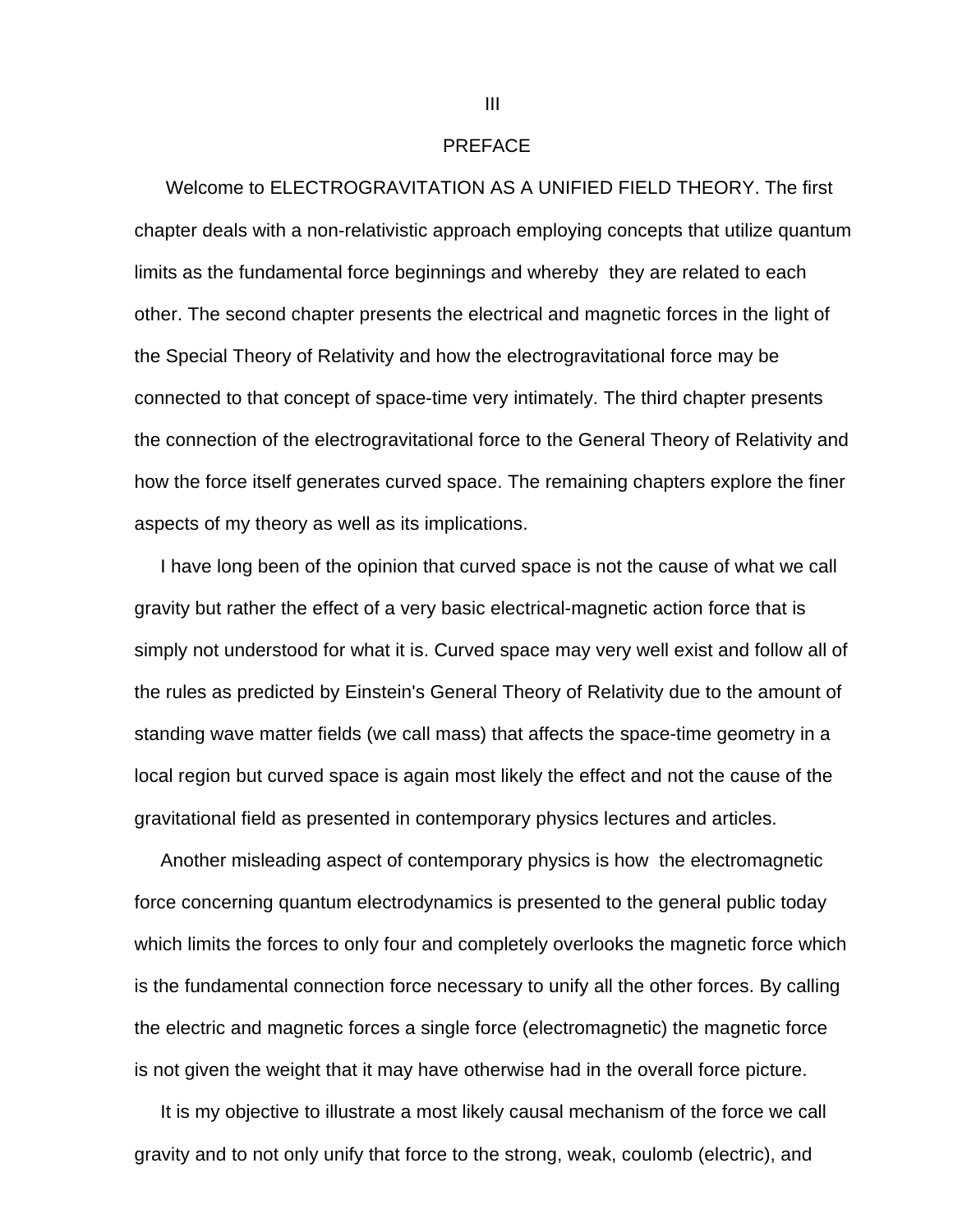magnetic fields but to show that mass is a standing wave of the magnetic field vectors and that inertia is the result of the need to restore all matter from one instant to the next. What is left over from atomic constructs of matter-energy is the necessary energy to create the electrogravitational field as proposed in this paper.

 Einstein pointed out that the three equations of the electric, magnetic, and gravitational forces all had the same general form of a constant times squared terms in the numerator divided by squared distance terms in the denominator. The problem with tying them to a common causal action has led to a very complicated approach which arrives at a description of the effect rather than a succinct description of the cause. The matter becomes even more confused when the effect is then promoted as the cause. Ergo, curved space is taken as the cause rather than the effect of gravity.

 While we are on the subject of causal I would like to explain why I became fascinated at a very early age with the gravitational action. Very briefly I saw something in the sky in broad daylight as bright as the sun over a small town on the Columbia river in the state of Oregon named Umatilla. This was about 1952 and I was six or seven years old at the time. The object stayed in the sky all afternoon and had the town in an uproar as to what it was. Two smaller bright objects came out of it soon after it appeared and they flew geometric patterns around the much larger object until late in the afternoon. Then they returned to the larger craft and then the large object began to glow a reddish color on one side and then took off across the sky away from the sunset at a very accelerated pace and was gone in a matter of seconds leaving hardly any trail or vestige of its former existence. Ever since that sighting I have endevored to determine how that object worked and as time has permitted, have continued working towards that conclusion.

IV

J. E. Bayles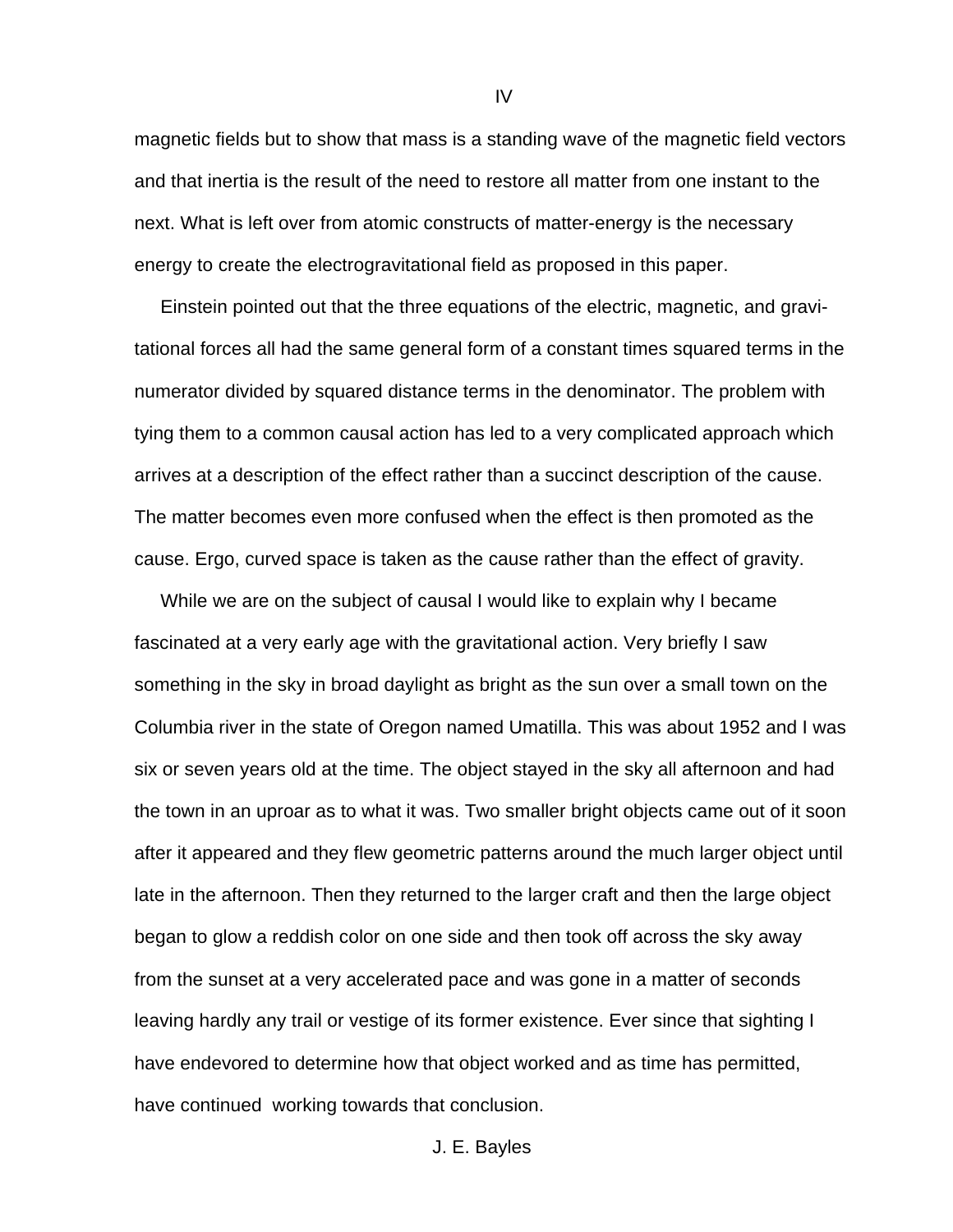#### ELECTROGRAVITATION AS A UNIFIED

#### FIELD THEORY

- By -

Jerry E. Bayles

(Chapter 1)

 The purpose of this book will be to present a plausible connection of the gravitational force-field to the electric and magnetic force-fields. It will also show a possible connection between these fields to the strong and weak force-fields.

 While the conventional terminology of force-fields present force-fields as *The Four* F*orces* this book will present five force-fields, as the electromagnetic force will be expanded to include the component electric and magnetic force-fields. Thus the electric, magnetic, strong, weak, and the electrogravitational force-fields will encompass the normal *Four Forces* terminology.

 Also, In this book, fields are considered as real entities and although invisible to the naked eye they represent a special case of energy which has a momentum and thus an equivalent rest mass. (With the possible exception of the electrogravitational field.) Fields are then treated as an extension of rest mass that embody time dependent properties that define the nature of the field being considered.

 While contemporary work in quantum physics involving field theories tend to lead into complex mathematical realms involving gauge fields, metric tensors, gauge bosons, and so on, it is the purpose of this paper to present the five forces in terms that will involve as little abstract mathematics as possible. This will be done so as to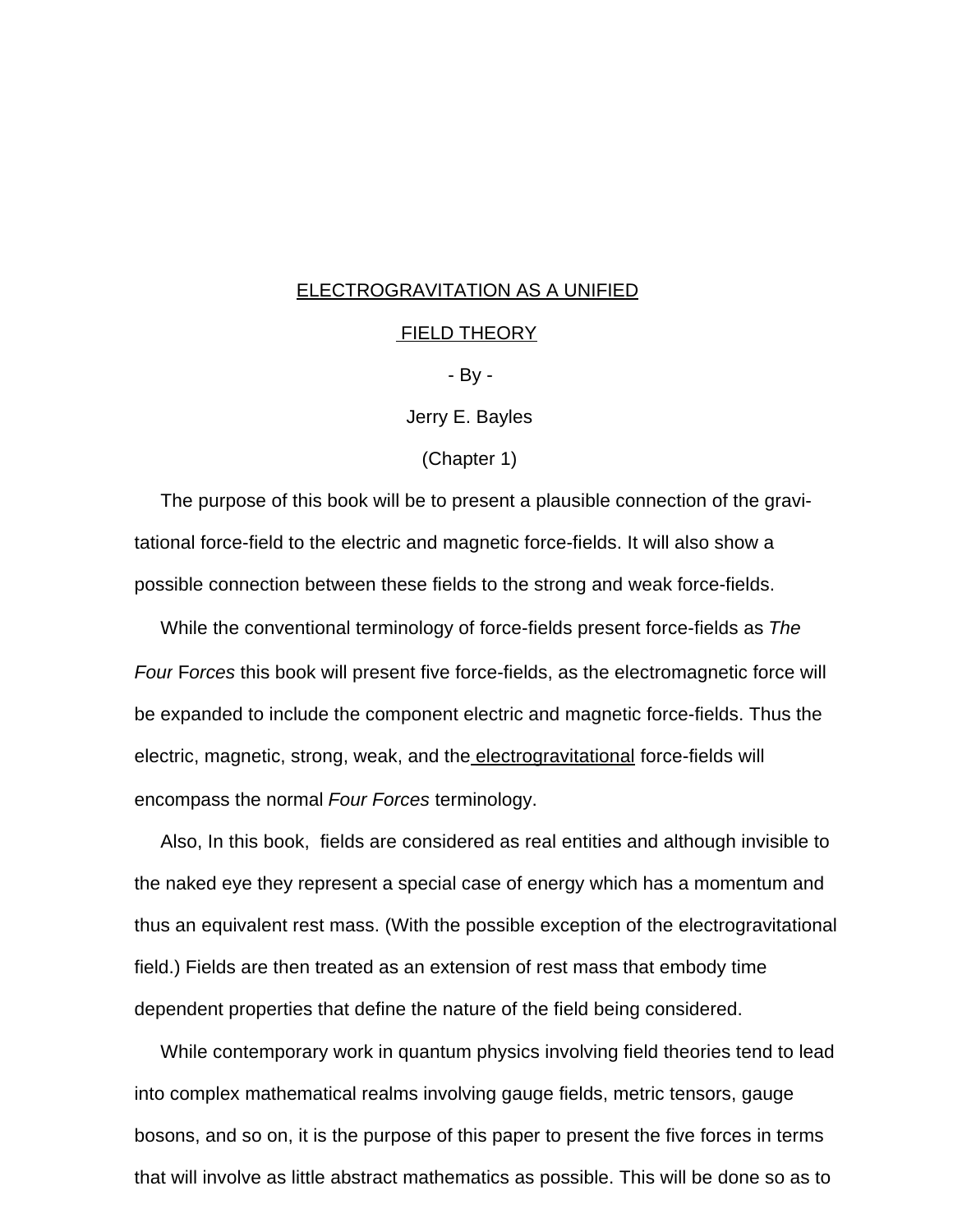allow for the widest possible understanding of the field theory presented herein.

 Again, the main intent of this paper is to unify the five forces by association of their common structures starting from one of the most commonly observed forces, namely the coulomb force between charges. Further, these forces will be reduced to their smallest level of quantum interaction in order that the quantum nature of charge and magnetism can best be presented. From there we will proceed to the electrogravitational case involving quantum charges in motion. Finally the quantum cases involving charge-field interactions for the strong and weak forces will be presented.

 From all of this a possibly fundamental frequency for the electric, magnetic, and electrogravitational interactions will be derived which would be ubiquitous in all force-fields.

 Suppose for the moment that the whole of creation consisted of a singular electron and that electron had just been created out of a singularity in as much the same fashion as the universe has been theorized to have been created in the Big Bang theory. Further, let the charge-field begin to expand away from the electron out into space towards infinity. This expansion process would take an infinite amount of time and would result in an infinite amount of energy. It is natural to ponder upon the source of all this field energy considering that the rest mass of the Electron is not infinite but very much smaller indeed than infinity.

 A natural solution for this dilemma is to imagine that the electron is created repeatedly and that part of this creation energy is converted into field energy. Thus, over a period of many creations, the field energy is metered out through a series of equally timed field "gates". It is further natural to propose that all matter is thus recreated from one time interval to the next. This would have to include matter not normally exhibiting an external charge-field but in those cases the field is in motion

<u>2</u>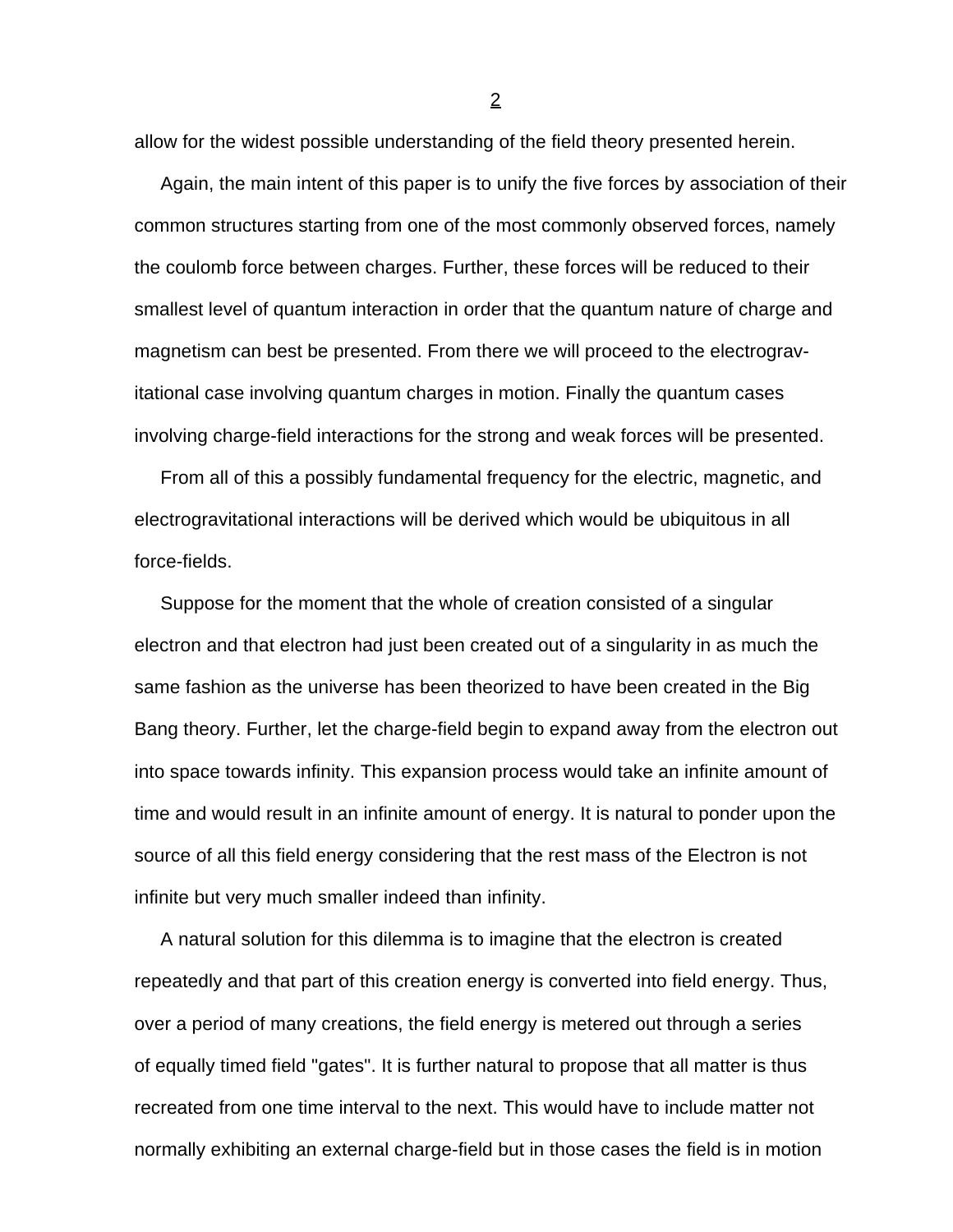but is a terminated field. (The field vector is connected to a conjugate vector field.) This would include neutrons, bosons, and particles exhibiting zero charge in general. **Mass would then be the result of standing wave fields.**

The source for all this energy would come from the same place as the energy came from that initiated the Big Bang but due to the geometry of the electron, instead of being allowed one creation pulse of a very great magnitude and a very short duration, as in the Big Bang, it is allowed to have a great many creation pulses of the magnitude required to support its field and mass geometry. Also, since all electrons would exhibit like geometry and field expansion characteristics, then all electrons would be deriving the required energy pulse inputs from the same source.

 It may be further theorized that the center of energy input for all Electrons may be at the same point in the dimension of time that in itself has the required built in singularity that unifies all matter throughout time and space. This is akin to a series of frames of a motion picture which are able to imply motion to an observer of the artifacts that are projected upon the screen and these frames must be of the proper time duration and interval in order to create continuity in the overall picture. The energy in this case is supplied by the projector lamp and the apparent motion is created by a displacement of the images in each successive frame, each one arriving at the screen in carefully metered out cadence. The entire picture, (our temporary local universe in this case), stems from one source and one time interval. It is easily seen that an image can be placed anywhere on the screen and then made to suddenly appear somewhere else, apparently instantaneously.

 So what is charge that gives rise to field energy, energy without rest mass flowing seemingly forever into a counter-point in space. When it flows out, it flows across space and into a point and does so without losing strength over an infinitely long

 $\frac{3}{2}$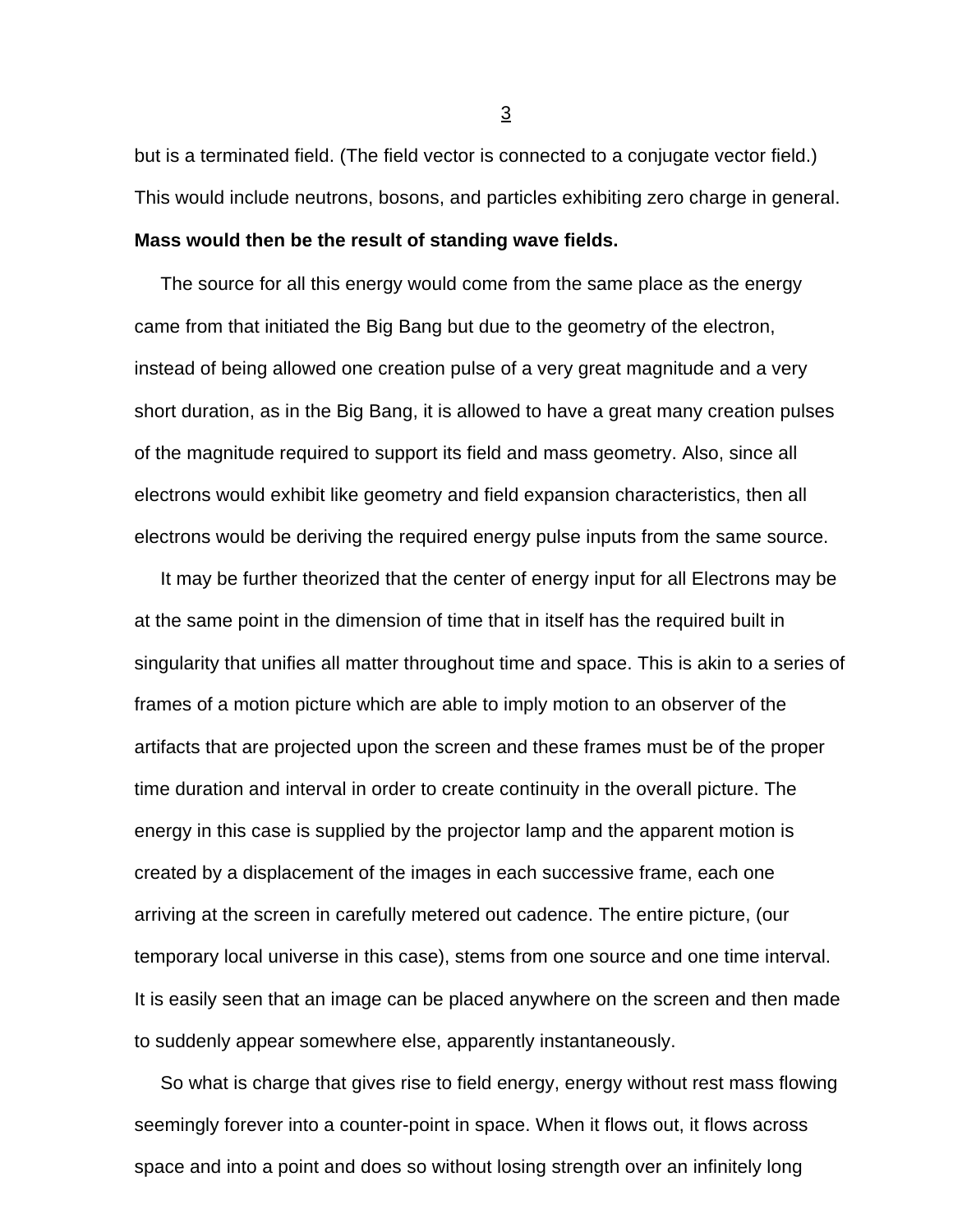period of time. An endless source of field energy absorbed by an oppositely charged bottomless receptor-well. No real power is absorbed at the termination point nor is any lost by the source. What a curious and unique phenomena. The source does not lose any mass energy in the process nor does the receptor gain any. The field rate of growth is equivalent to the velocity of light in free space.

 The bottomless connector point may be connected to the source point through hyperspace, which is not our space but an extension thereof. The field has an equivalent momentum since it has energy. The rate of exchange of energy per unit time is power. This power is a constant over time for all field connected charges. The power remains constant whether the charges are proton to electron or positron to electron, etc. It has no rest mass. It has a rotational vector equivalent to momentum that is directly related to the energy transferred. The equation below will hopefully serve to illustrate this concept, where  $\mathsf{q}_\textup{o}$  is the charge on the electron, h is Planks constant,  $\mathsf{e}_\mathsf{o}$  is the permittivity of free space and  $\mathsf{V}_{\mathsf{n1t}}$  is the rotational vector velocity.

(1) 
$$
V_{n11} = \frac{q_0^2}{2 \cdot h \cdot \epsilon_0}
$$
 or,  $V_{n11} = 2.187691396926174 \cdot 10^6 \cdot m \cdot sec^{-1}$ 

If the equivalent mass of the field goes up the radius related to a matter-field wavelength goes down so that  $V_{n1}$  remains a constant. This is by reason of Heisenbergs expression for h related to matterwaves and momentum wherein we consider a change in *relative field mass* while holding velocity a constant.

(2) 
$$
h_t = m_{\Delta} (V_{n1}) \cdot \lambda_{\Delta}
$$
 or,  $h_t = 6.626075452110047 \cdot 10^{-34}$  'see joule

Therefore all charge fields move outwards from the source at  $V = C$  and have a rotational vector component equal to Vn1. Vn1 is 1/137 that of C, (1/137 is the fine structure constant), and powers of this constant appear throughout the Theory Of Quantum Electrodynamics. The quantum expression for power is Planks constant

4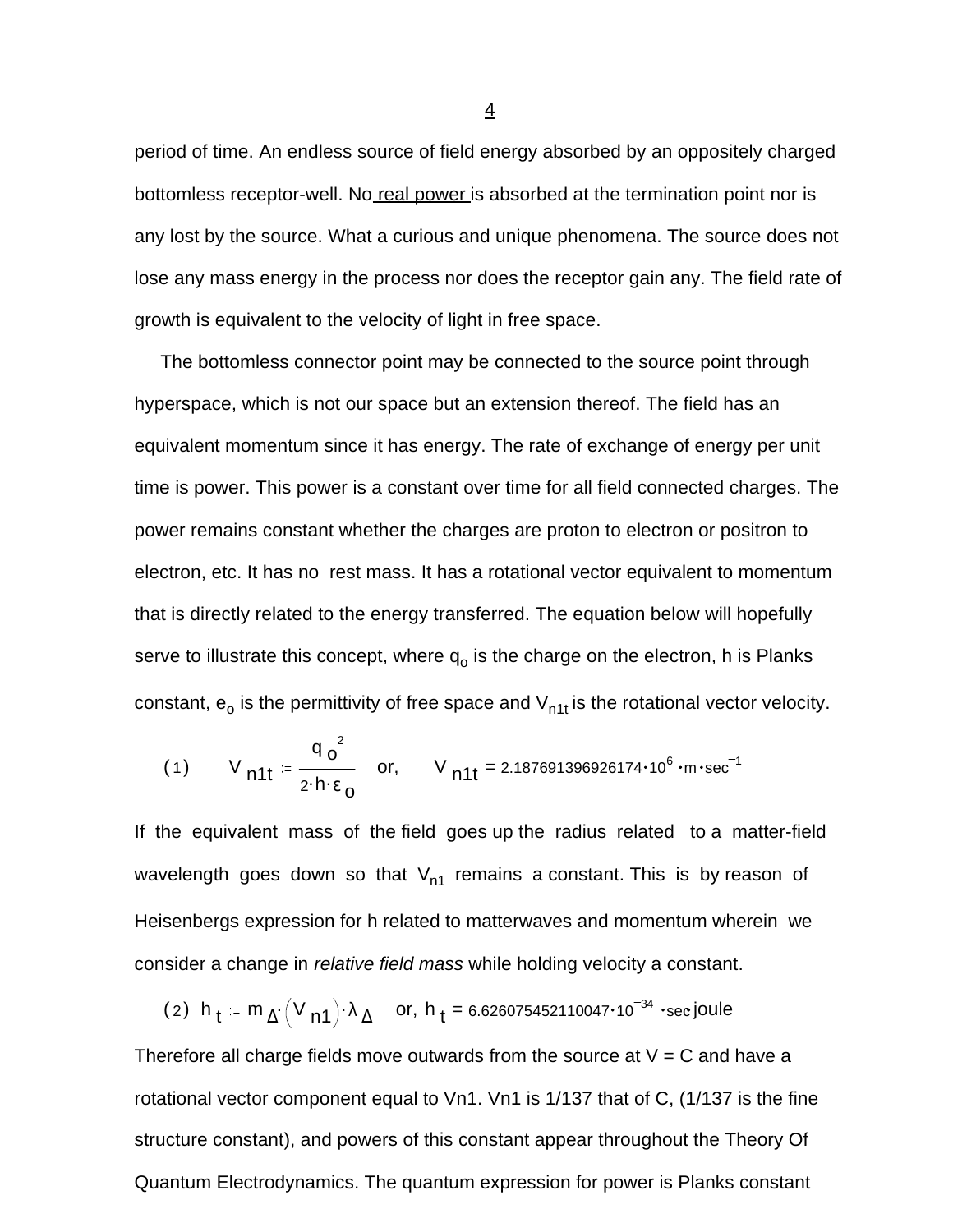and is related to the quantum ohm as shown in the below expression in (3) involving the charge of the electron squared divided into Planks constant.

(3) R<sub>Qt</sub> := 
$$
\frac{h}{q_0^2}
$$
 R<sub>Qt</sub> = 2.58128058743606·10<sup>4</sup> · ohm

 $(4)$  Power = Current<sup>2</sup> x Impedance

The expression in (4) is the classical expression for power in an electrical circuit. The two are equivalent to each other but h in  $(3)$  is equal to (energy x time) while classical power in (4) is equal to (energy / time). This is but one difference between the classical and the quantum in the realm of physics. Ergo, when energy is increased in the classical sense power increases but in the quantum sense power remains the same. This is true for momentum as well (including (2) above) as the two famous Heisenberg expressions below illustrate.

$$
(5) \qquad h_{\mathsf{t1}} := m_{\Delta} \cdot V_{\mathsf{n1}} \cdot \lambda_{\Delta} \qquad \qquad (6) \qquad h_{\mathsf{t2}} := m_{\Delta} \cdot V_{\mathsf{n1}}^2 \cdot t_{\Delta}
$$

 Again, the idea of the Electron being successively recreated makes it a distant grandson of the GREAT GREAT Granddaddy Big Bang which gave birth to the whole process of particle creation but instead of only happening once, the electron measures out its field energy in evenly spaced portions over evenly spaced pulse intervals over a potentially infinite time. It has been theorized that the Four forces were unified into the same force during the creation event but that they became separated while matter was expanding and cooling. The order of magnitude and time to separation would be the strong force, the electroweak force, the electromagnetic force, and then the gravitational force. When further examining the electromagnetic force, the two forces contained therein, namely the electric and the magnetic forces are also separated in magnitude and the electric force can be theorized to have been created before the magnetic force was as it will be shown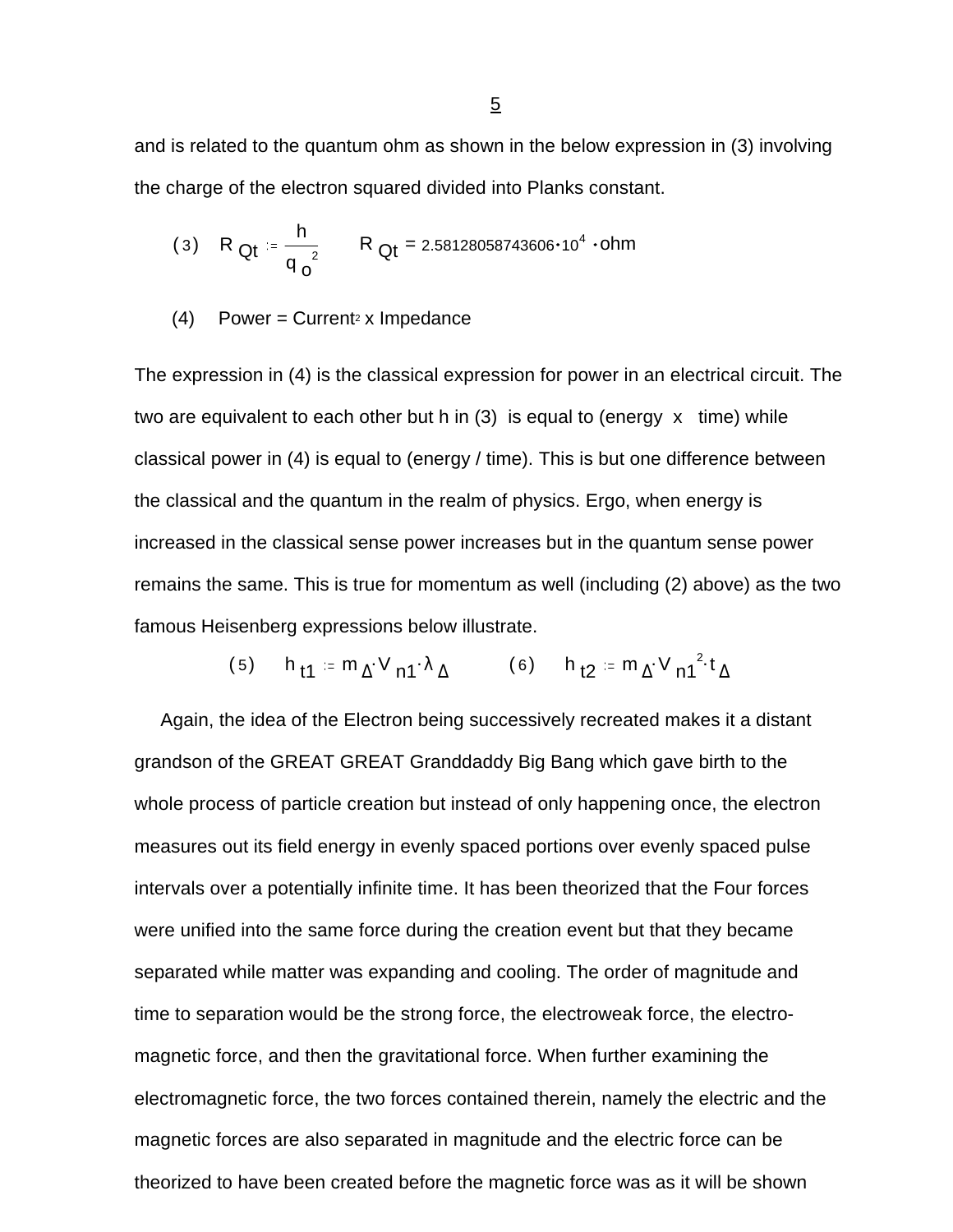that the electric force is stronger than the magnetic force by a multiple equal to C2. It therefore is possible to prove that there is a connection particle for the electromagnetic force to the weak force called the  $Z<sup>o</sup>$  particle at 92 gigavolts of energy as well as a supposed *X* particle at even higher energies that will unite the strong force to the weak force. Thus the gravitational connection particle will not likely be discovered in the higher energy realm but in the very weakest as it will have the lowest quantum energy. It will be developed later what the mechanics of that connection may be.

 Based on the above conceptual view of the electron and its associated energy field being constantly recreated, it can be postulated that there is no such thing as a static field, electrical or otherwise.

 Secondly, it can be postulated that all charge-point sources are in exact synchronization with all other charge-point sources through a master clock in hyperspace where all charge-point sources become one point.

 Since no real power is gained or lost in the uniform electric field source-toreceptor energy transfer, then for the sake of convention herein the electron can be defined as purely inductive and its counterpoint charge-receptor as purely capacitive so that the net resonant or reactive result consumes no real power.

 It can be shown mathematically that the energy density at the surface of the electron is very large indeed compared to its rest mass. The concept of metered out energy which is properly scaled down by time and allowed area not only places this energy density at a real quantum value but gives a hint as to the geometrical construction of the electron mass-field itlself.

 If the rest-mass energy of the electron is divided by the field energy at the compton radius of the electron the quotient is the number 137.0359895 which is the inverse of the fine structure constant encountered throughout modern quantum

 $\overline{6}$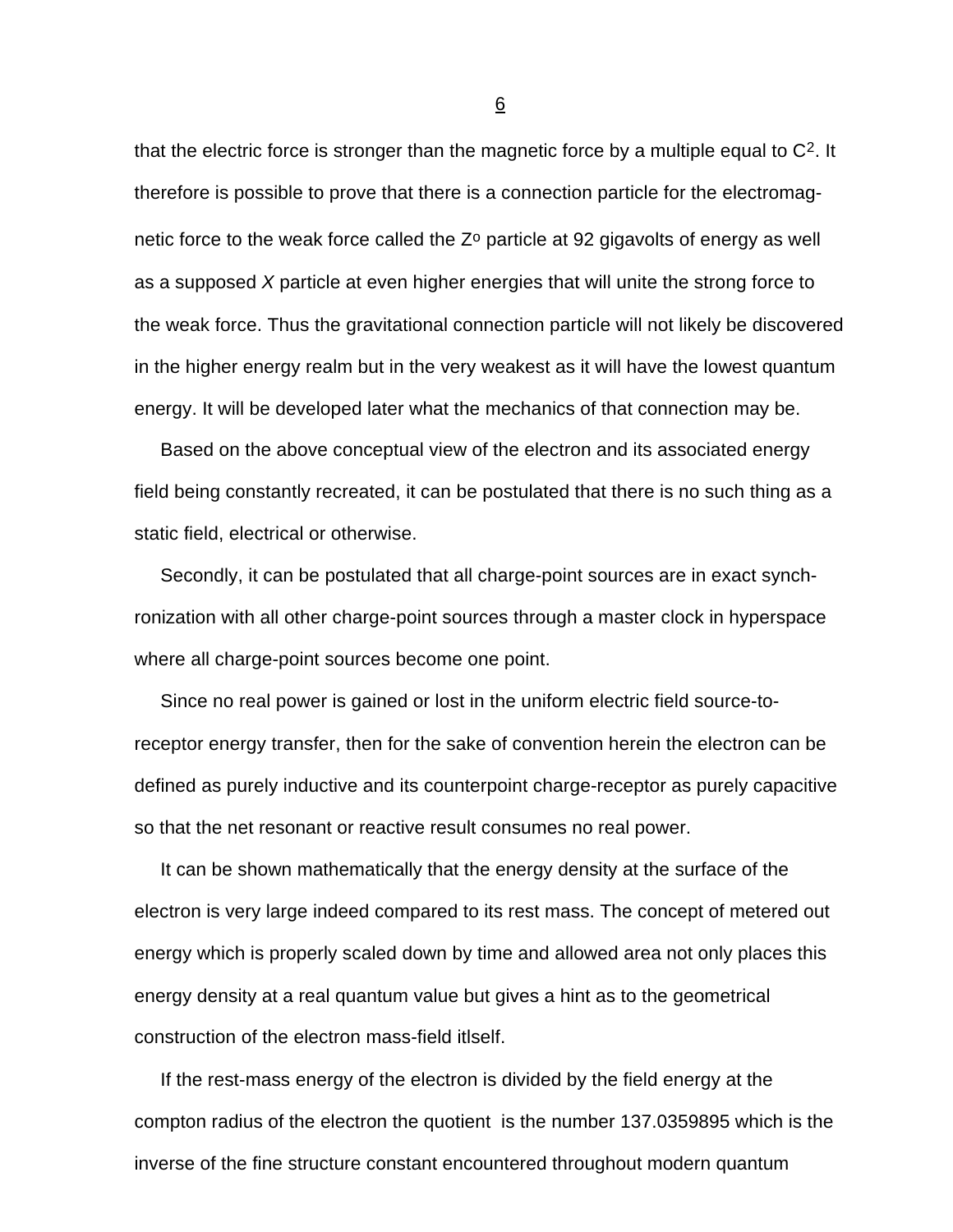electrodynamic theory. (7) below is the equation for the potential field energy at the compton radius of the electron.

(7) 
$$
E_{\text{Epot}} = \frac{q_0^2}{4 \cdot \pi \cdot \varepsilon_0 \cdot r_c}
$$
 (8)  $r_{\text{ct}} = \frac{h}{2 \cdot \pi \cdot m_e \cdot c}$ 

 For those not familiar with the term compton radius, it is derived from the deBroglie expression for matterwaves and is shown in (8). This is the shortest possible wavelength related directly to the rest-mass of a particle taking the velocity to the theoretical maximum, or C, the velocity of light in free space. This is Planks constant divided by 2 times Pi times the momentum portion, mass times velocity C.

 Now that the quantum potential field energy of the electron has been presented the total energy density of the field can be arrived at by dividing the potential field energy by the volume for the same compton radius. This expression for the total field related energy density is shown in (9).

$$
(9) \quad \mathsf{E}_{\mathsf{density}} \coloneqq \frac{q_0^2}{32 \cdot \pi^2 \cdot \varepsilon_0 \cdot r_0^4} \qquad = \qquad \frac{q_0^2}{4 \cdot \pi \cdot \varepsilon_0 \cdot r_0^3}
$$

The term on the left is arrived at directly from classical field theory, as in (11) below. The expression for the E field potential in volts / meter is shown below in (10) also.

(10) 
$$
E = \frac{q_0}{4 \pi \epsilon_0 \cdot r_c^2}
$$
 (11)  $E_{density1} = \frac{\epsilon_0 \cdot E^2}{2}$ 

From all of this the volume is determined to be a special shape, that of a cylinder eight times as long as the radius! This infers a preferred shape for the volume of an electric field in general. One may well ask if that specially inferred shape may extend to any volume of space. In general, it logically should.

The energy density arrived at in equation (9) above is very large. It has been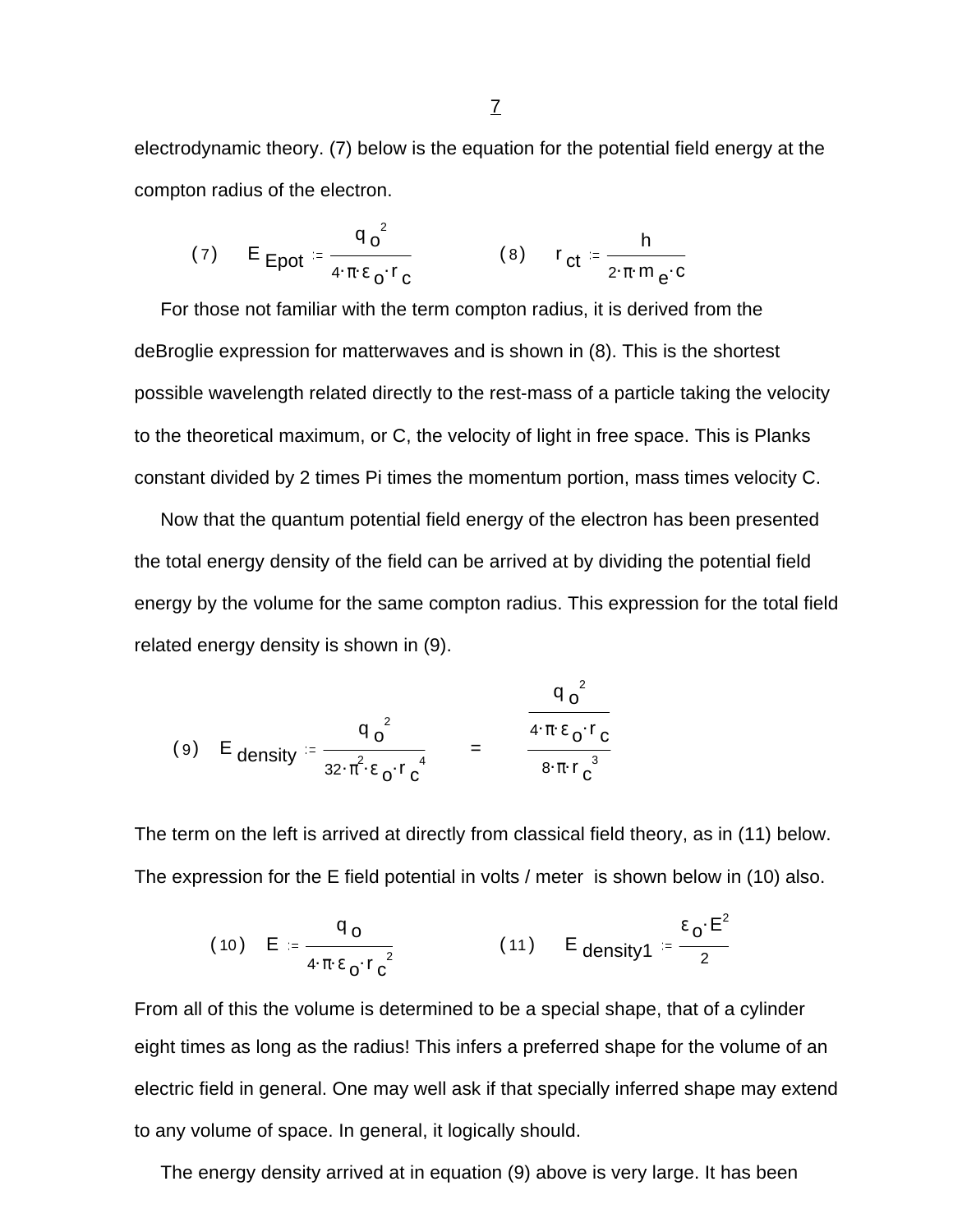argued that this is an inordinate amount of energy compared to the rest-mass energy of the electron and rightly so. It can be shown however that this large amount of energy does not exist at the quantum compton radius of the electron.

 As was previously proposed where the term *time-gate* was used to describe the metering out of energy from the electron into its surrounding field, that concept applies to the energy density surrounding the electron at the compton radius where the quantum distance for the field can grow no smaller.

 Since Planks constant h can be related to power which is equal to the electron charge squared times the quantum ohm, (which again is the same as the expression for electrical power), then h may be related to Poyntings` vector,  $(S_{avg.})$  by the below expression in (12).

(12) 
$$
S_{max} = E_{field density} \times c
$$
 (13)  $E_{field density} = E_{pot} / field vol.$ 

If the value for (Smax) is calculated based on the volume of the cylinder and then that value is scaled down by multiplying by the compton area and by the compton time a value approximately equal to the correct potential field energy is arrived at. If however a volume equal to a compton **torus** is assumed wherein the cylinder is bent around to form a torus, then the exact potential field energy is arrived at as required by the equation in (7).

 In equation (13) above the general relationship involving the energy density of the electric field is shown whereas in (14) below the (Smax.) power of the compton torus is shown.

(14) S<sub>max</sub> := 
$$
\frac{q_0^2 c}{8 \cdot \pi^3 \cdot \epsilon_0 \cdot r_0^4}
$$
 or, S<sub>max</sub> = 1.575750434657439·10<sup>29</sup>·m<sup>-2</sup>·watt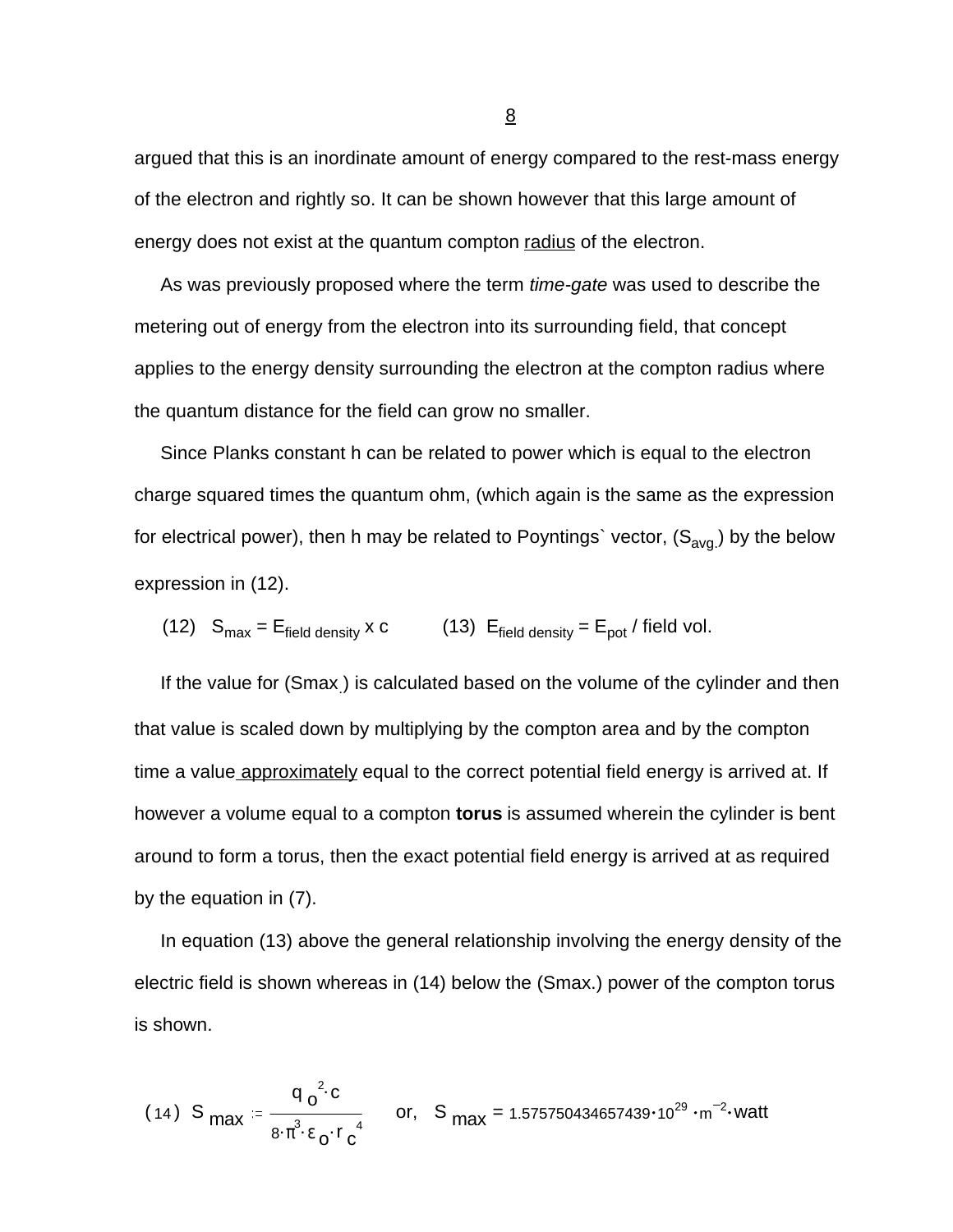Then in equation (15) the scaling factors of the compton area and the compton time of the electron are applied to arrive at the potential field energy of the electron which is 1 / 137.0359895 that of the electron rest-mass.

(15) 
$$
E_{nt} = S_{max} \pi r^2 t_c
$$
 or,  $E_{nt} = 5.97442411695454 \cdot 10^{-16}$  joule

 Thus the quantum volume associated with the electric field related to energy density and potential field energy is very likely a **torus** while at a macroscopic scale the volume assumes the shape of a cylinder. The torus shape at a quantum level is quite interesting as it becomes possible to imagine such things as a closed system with such characteristics as standing wave energy or resonance involving matter and charge that would appear to a casual observer to be a *static* field.

 One can imagine a torus that has both radius vectors equal to the compton radius of the electron and that has one of the radius vectors pointing out to the central circumference and a second radius vector rotating through an area perpendicular to the plane of rotation of the first radius vector. The combined action would take a net shape of a spring wrapped around to meet itself and the endpoints of the moving vectors would form a three dimensional moving torus in quantum space. The compton time would be the base time for this system and would be the fourth dimensional aspect of the torus described.

 After some investigation and evaluation of the torus shape equation (16) below was discovered to present the area of the electron`s compton torus and then relate that to Plank's constant h and the rest mass of the electron.

(16) 
$$
m_{et} = \left(\frac{q_0^2}{2 \cdot V_{n1} \cdot \epsilon_0}\right) \cdot \left(\frac{t_c}{4 \cdot \pi^2 \cdot r_c^2}\right)
$$
 or,  $m_{et} = 9.109389745137863 \cdot 10^{-31} \cdot kg$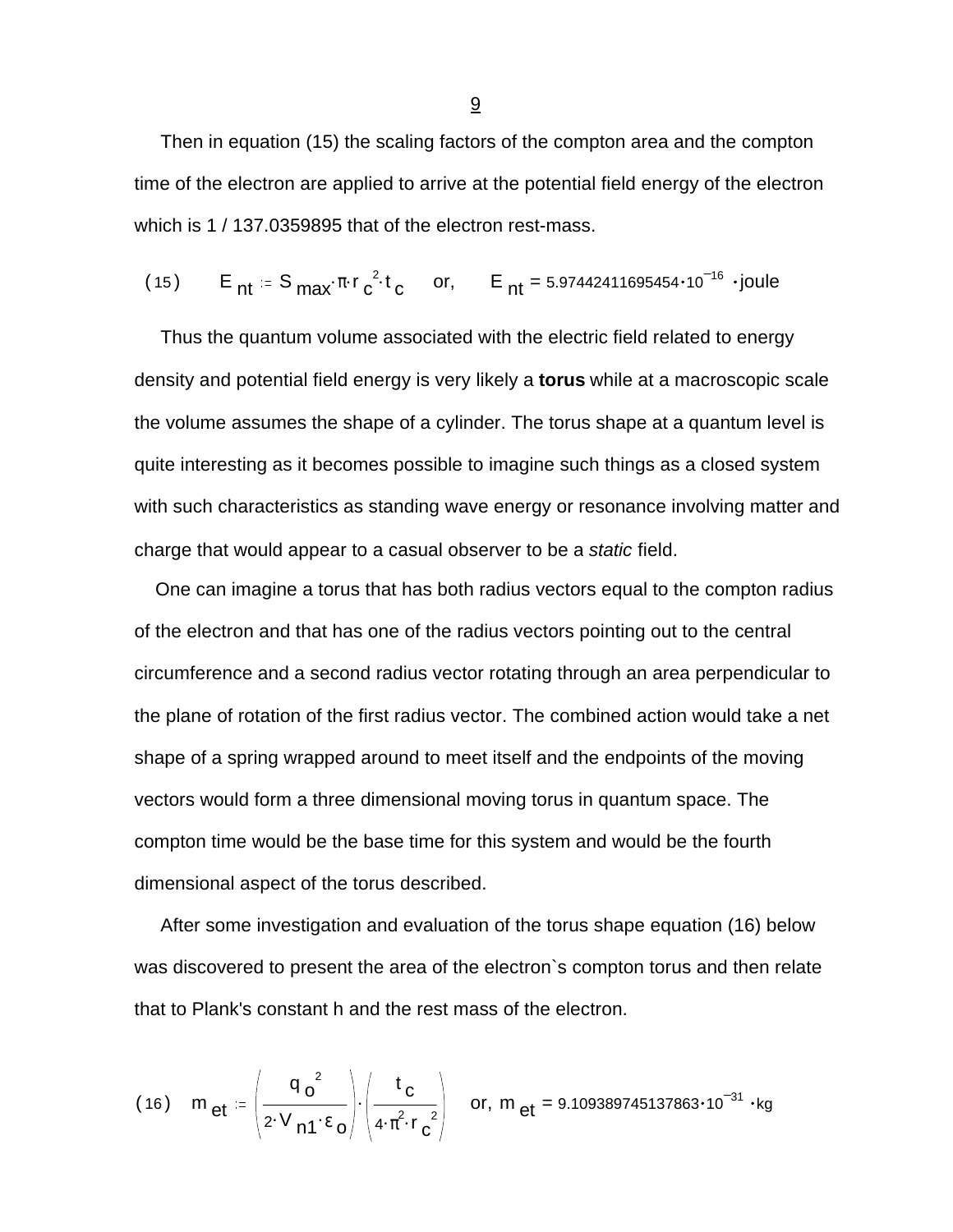The equations in (17 a & b) below are presented to help clarify the concept of torus area and volume discussed above. Also, in (16) above the term (charge squared) / ((2 $V_{n1}$ ) x epsilon) is equal to Planks constant h, where  $V_{n1}$  is also equal to the velocity of the electron in the lowest orbital (n1 ground state) of the element Hydrogen.

(17.a) Torus 
$$
Area = 4 \cdot \pi^2 \cdot r_c^2
$$
 (17.b) Torus Volume =  $2 \cdot \pi^2 \cdot r_c^3$ 

 Equation (18) below also shows a relationship between charge and Planks constant h and is where the term discussed in (16) came from.

(18) 
$$
q_{ot} = \sqrt{2 \cdot h \cdot V_{n1} \cdot \epsilon_0}
$$
 or,  $q_{ot} = 1.602177336927495 \cdot 10^{-19} \cdot \text{coul}$ 

Equation (18) is a very significant relationship as it relates charge to h directly in the quantum sense. By relating the charge of the Electron to h as in (18), charge is then related to momentum, wavelength, energy, and time through Heisenbergs formulas where (momentum x wavelength = h) and (energy x time also = h).

Equat. (18) also establishes  $V_{n1}$  as fundamental to the quantum electric charge of the Electron and it is suggested here that  $V_{n1}$  is a rotational vector end-point velocity equal to the fine structure constant times the velocity of light in free space. (Rotational vector end-point velocity is suggestive of an electric field action analogous to spin.)

 The next force to consider is the magnetic force which exists any time there is a charge-particle in motion and for the main part of the following topic on the magnetic force action the rotational motion of the magnetic vector is the main theme.

 The magnetic force in an electromagnetic wave is a vector force 90 degrees to an in-phase electric field in motion and it is 90 degrees away from both the electric field and the direction of the resultant particle/wave direction of motion.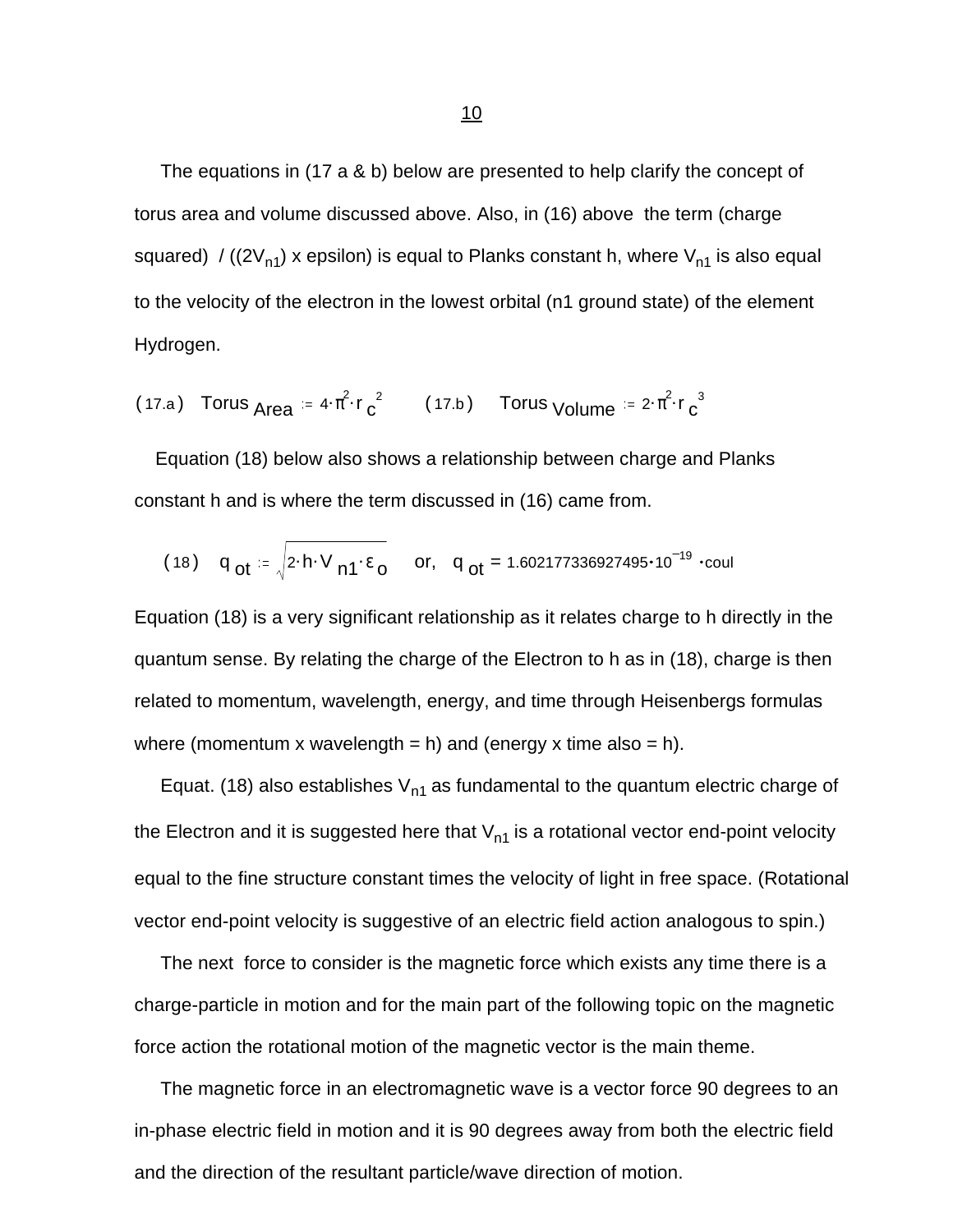When equal and distinct quantum charges separated by the same distance are considered however, the magnitude of the electric force is greater than the magnitude of the magnetic force by a factor of the speed of light squared. An equivalant formula for the force between two parallel wires is shown in (19) below where mu<sub>o</sub> is the magnetic permeability of free space and r<sub>n1</sub> is the Bohr radius of the Hydrogen atom.

(19) 
$$
F_{Mt} = \frac{\mu_0 \cdot Q_i^2}{2 \cdot \pi \cdot r_{n1}}
$$
. L or,  $F_{Mt} = 9.701748139743987 \cdot 10^{-35}$  -newton

 In equation (20) below the two wires are closed into parallel loops and then the corresponding geometrical correction is applied to arrive at the fundamental statement for magnetic force between parallel orbital charges. This discussion leads directly to the magnetic forces between charge-particles in circular motion on a quantum scale and the quantum scale is where the fundamental action forces play the basic role in quantum electrodynamics.

(20) 
$$
F_{MT} = \frac{V_{LM}^2}{L \cdot 2 \cdot 1} \frac{\mu_0 \cdot q_0^2}{q^2 \pi r_{n1}}
$$
. L or,  $F_{MT} = 1.254383710426251 \cdot 10^{-22}$  -newton

 In equation (21) below the interrelationship between electric field mass-energy and magnetic-mass field energy is shown. This places the magnetic quantum field energy at a force level proportional to 1 / C<sup>2</sup> that of the quantum electric field force at the same radius of action.

(21) M Efield = 
$$
\frac{q_0^2 V L M^2}{4 \cdot \pi \cdot \epsilon_0 \cdot c^2 I_q}
$$
 equals E Mfield = 
$$
\frac{\mu_0 q_0^2 V L M^2}{4 \cdot \pi I_q}
$$

The next equation will assign a quantum frequency to this magnetic energy by use of the quantum expression  $(E = h f)$  which is a form of the Heisenberg equation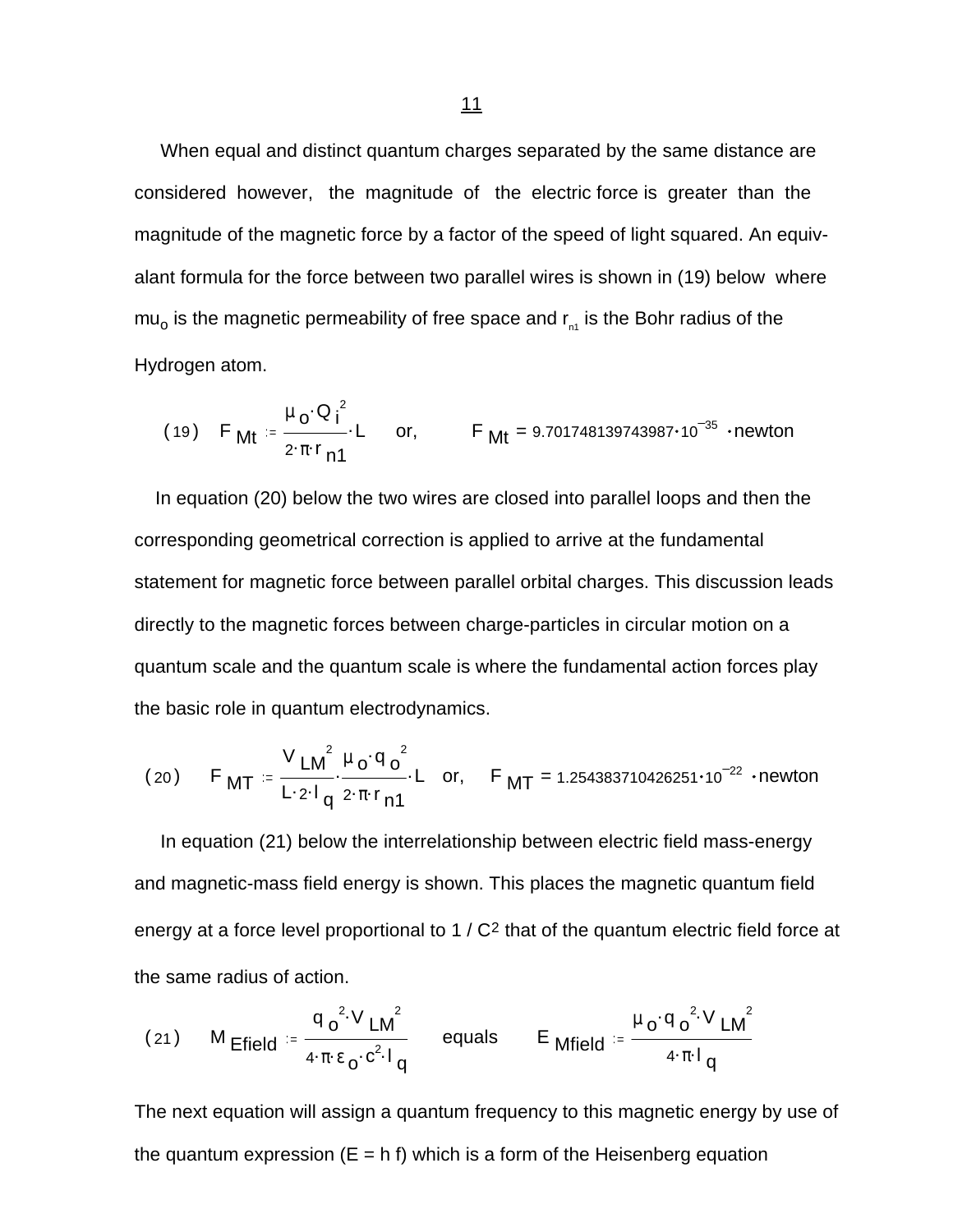previously presented as  $(E * t = h)$ . This equation is shown in (22) below and is the fundamental electrogravitational and magnetic action related quantum frequency as will be presented later on.

(22) F Lmt1 = 
$$
\frac{M \text{Efield}}{h}
$$
 and F Lmt1 = 10.01786534654713·Hz

 The following is the result of much study of the different aspects of quantum magnetic energy as it relates to mass and the topic will be explained and developed further in the remainder of this paper. In equation (23) the electrogravitational expression involving two charge-field systems of interaction states the case for gravitation through the aspect of quantum electric and magnetic separate system forces creating another force, gravity.

(23) 
$$
F_{\text{G}t} = \frac{\mu_0}{c^2} \cdot \left( \frac{\mu_0 \cdot q_0^2 \cdot V_{\text{LM}}}{4 \cdot \pi \cdot r_x \cdot l_q} \right) \cdot \left( \frac{q_0^2 \cdot V_{\text{LM}}}{4 \cdot \pi \cdot \epsilon_0 \cdot r_x \cdot l_q} \right)
$$
 Please refer to the  
appENDIX #8 for comments on the units in eq. #(23).

 $\mathsf{F}\ \mathsf{G} \mathsf{t}$  = 1.977291389792974 $\cdot$ 10 $^{-50}\ \cdot$ m $^{-1}\cdot$ henry $\cdot$ newton $^2$ 

The term (mu<sub>o</sub>) / (C<sup>2</sup>) can be likened to the gravitational constant and thereby designated as G`. The gravitational constant G is utilized in the normal expression for gravitational force and that equation is presented in equation (24). Notice that the general form of this force expression follows the electric and magnetic force expression forms very closely in the similar arrangement of terms. It will be developed later that the classical gravitational expression can be related to the magnetic force expression very closely.

(24) 
$$
F_G = \frac{G \cdot (m_e \cdot m_e)}{r_x^2}
$$
 where,  $F_G = 1.97729138896852 \cdot 10^{-50}$  -newton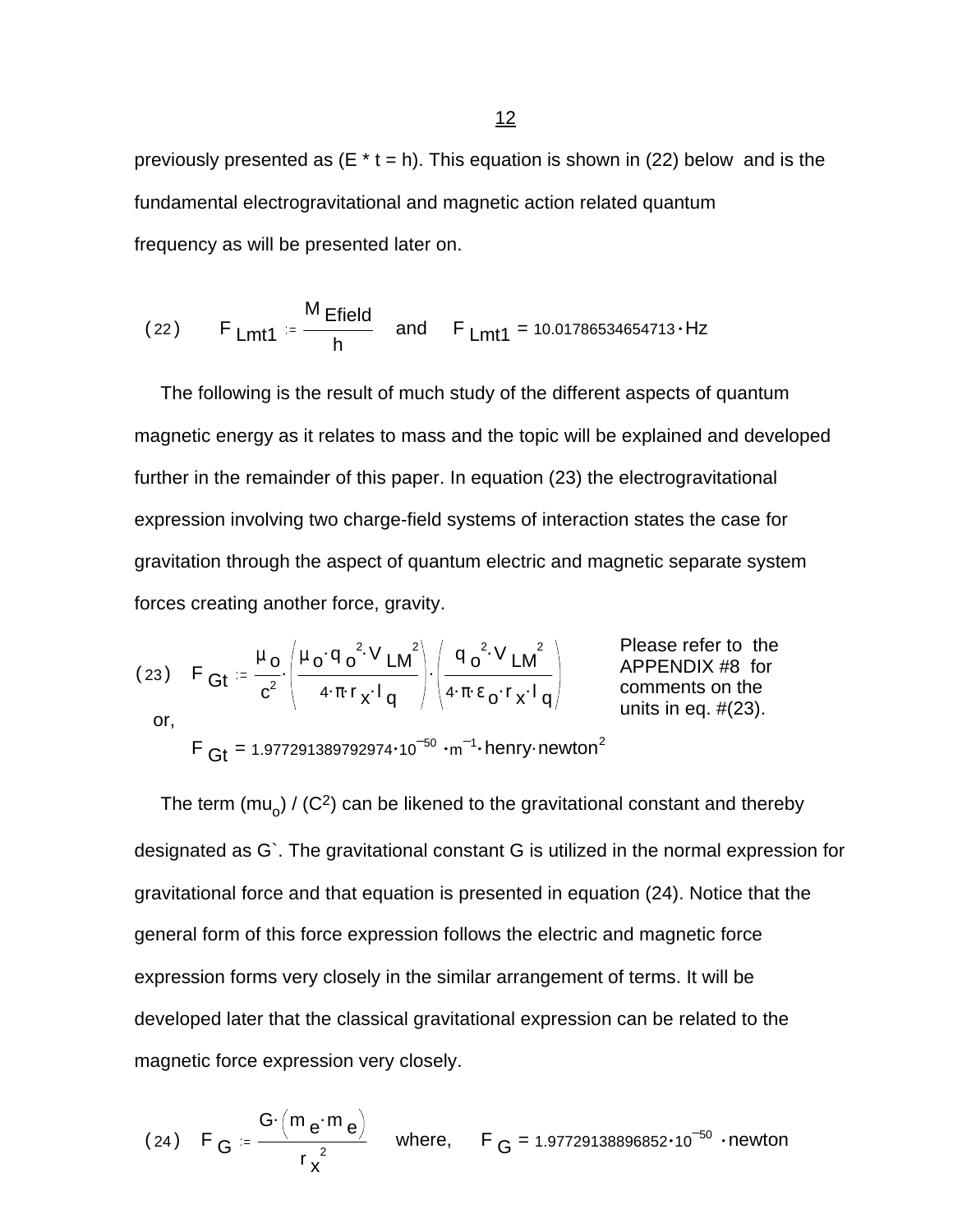The constant term that was expressed in equation (23) that was expressed as G` can be related directly to G in equation (25) wherein the fine structure constant and the  $V_{n1}$  constant are shown as related to G also. It is apparent that the macroscopic form of G then has a hidden aspect of the magnetic forces and also that this hidden aspect opens the door to a different perspective concerning the possible case for electrogravitation. In fact these new aspects can be expressed in the various forms that follow which may help to lend weight to the argument for the magnetic-electric case for the electrogravitational force-action.

(25) 
$$
G'_{1} = \frac{G}{c^{2} \cdot \alpha^{2}} = G'_{2} = \frac{G}{V_{11}^{2}} = G'_{3} = \frac{\mu_{0}}{c^{2}}
$$

 Before moving on to present these various cases for electrogravitation a general form of G as it relates to the magnetic constant (mu<sub>o</sub>) is presented in (26). This new form of G embodies the terms that appear frequently in electric and magnetic field theory. Magnitude is the feature of most interest in the below expression.

(26) 
$$
G_t = \mu_0 \cdot \alpha^2
$$
  $G_t = 6.691763500548768 \cdot 10^{-11} \cdot kg \cdot m \cdot coul^2$ 

 The following equations are placed in groups of four cases each for the electric force, the magnetic force, the electrogravitational force, the weak force, and the strong force respectively. The weak force and the strong force equations follow naturally from the electrogravitational force equations wherein the main difference is that both the weak and the strong force equations embody the products of the electric and magnetic forces and an appropriate connecting constant in the overall product expressions.

 It will be readily seen that a marked similarity between the equations in general is immediately apparent and that an even more fundamental relationship between the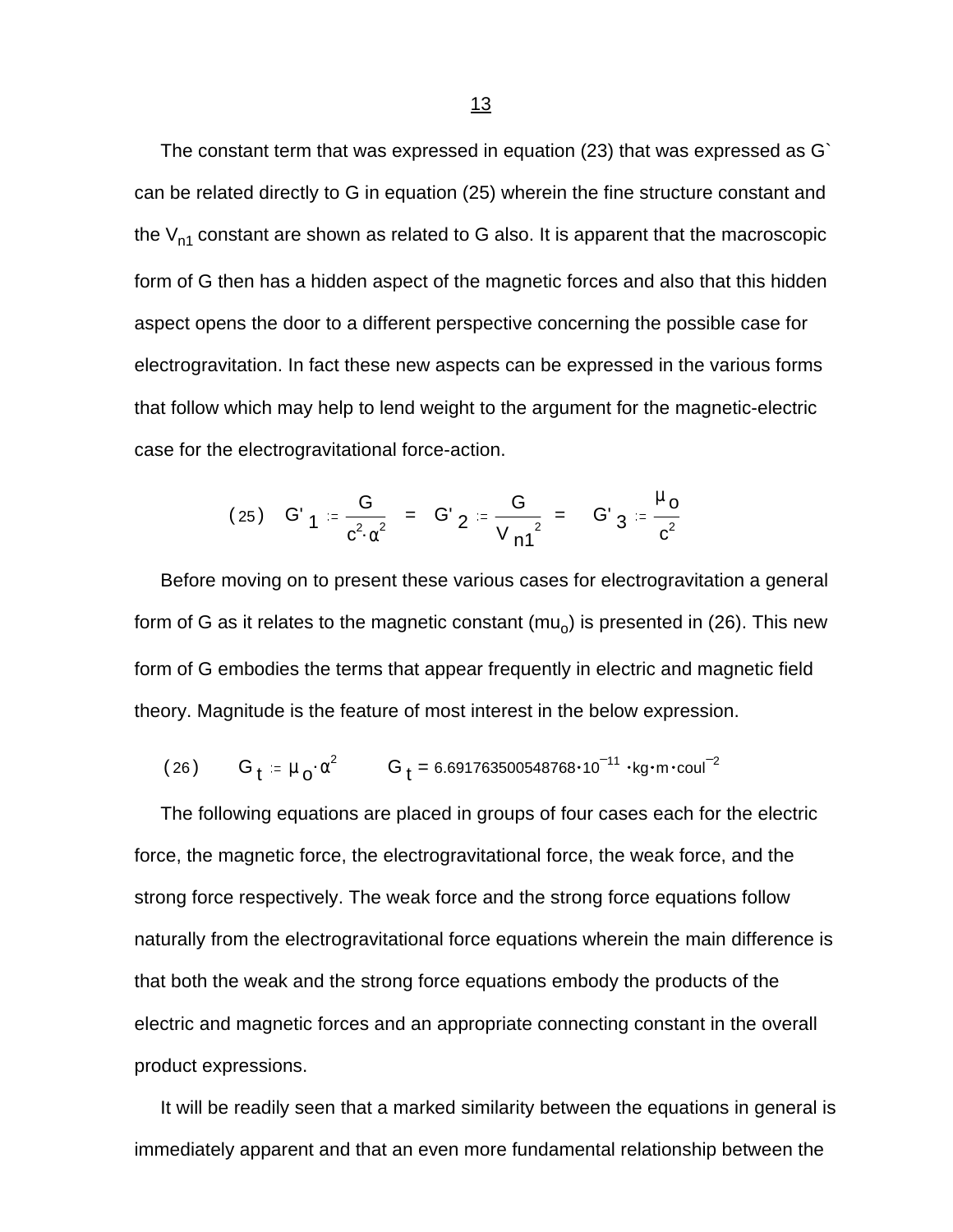five forces may be at work which is not so readily apparent. The one thing that may be at work is that time is a real dimension in all of our perceived three-dimensional space. That is, height, length, and depth are all distance related and distance is the result of the product of velocity and time. This implies that time may well be the foundation of n-dimensional space wherein intervals related to time translate in our three-dimensional senses into distance and related velocities.

#### ELECTRIC FORCE QUADSET of EQUATIONS:

(1) 
$$
F_{Et1} = \frac{q_0^2}{4 \cdot \pi \epsilon_0 \cdot r_x^2}
$$
  
\n(27)  $F_{Et1} = 8.238729464946122 \cdot 10^{-8} \cdot newton$ 

(II) 
$$
F_{E12} = \frac{q_0^2 (t_h) (f_h)}{4 \cdot \pi \epsilon_0 \cdot r_x^2}
$$
 [Where  $(t_h) \times (f_h) = 1$ ].  
\n(28)  $F_{E12} = 8.238729464946122 \cdot 10^{-8}$  - newton

(III) 
$$
F_{E13} = \frac{h \cdot (V_{n1})}{2 \cdot \pi \cdot r_x^2}
$$
  
\n(29)  $F_{E13} = 8.238729536191356 \cdot 10^{-8} \cdot \text{newton}$   
\n(IV)  $F_{E14} = \frac{h \cdot (f_h)}{r_x} \cdot \frac{r_c}{r_x}$   
\n(30)  $F_{E14} = 8.238729483360807 \cdot 10^{-8} \cdot \text{newton}$ 

The constant term  $f_h$  that appears in equations (28 & 30) above is the electric field quantum base frequency derived from the maximum field energy at the surface of the electron. Then also t<sub>h</sub> is the inverse of that frequency which of course is time. Equation (31) next expresses the equation for this basic quantum frequency.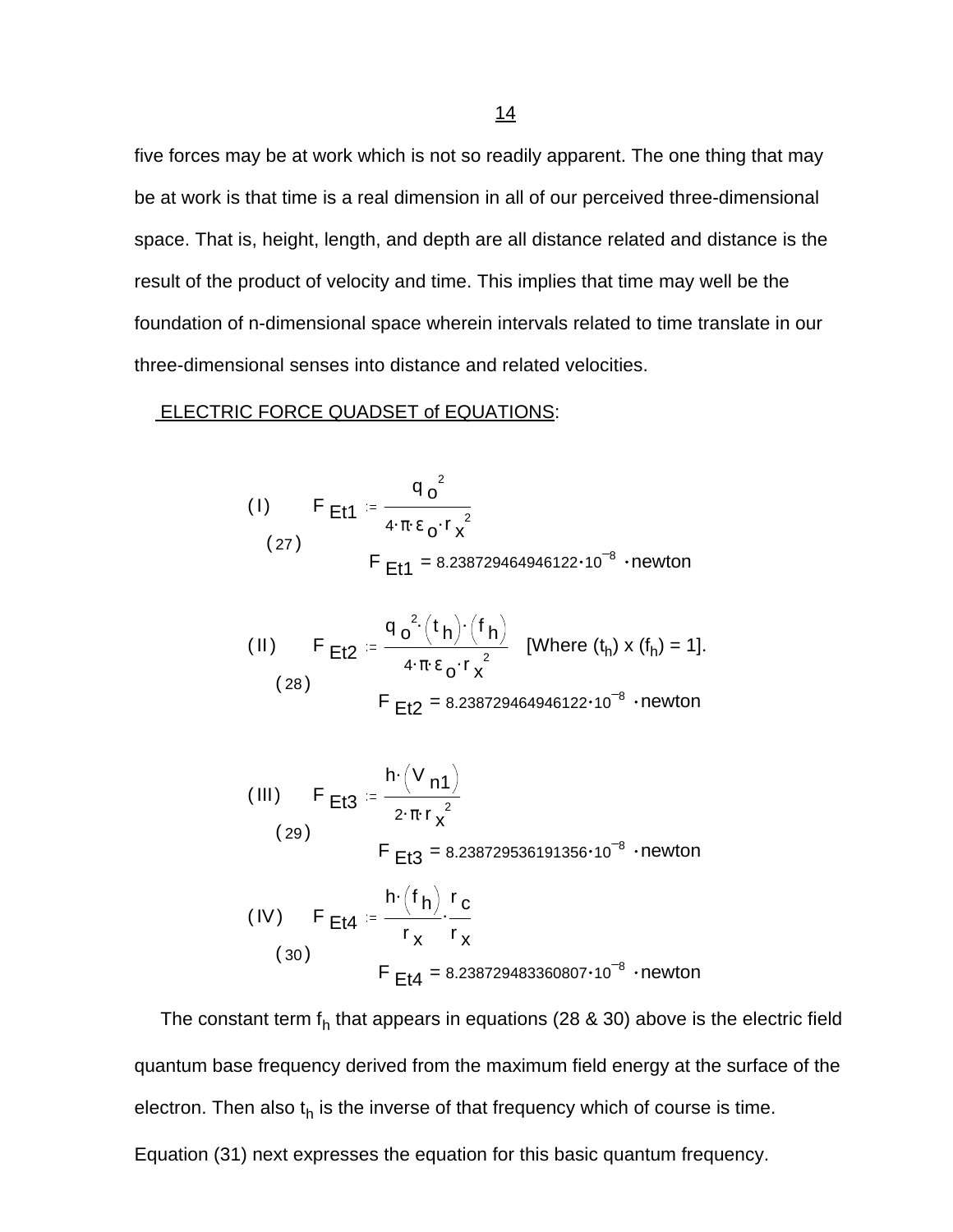$$
\frac{q_0^2}{4 \pi \epsilon_0 r_0}
$$
\n(31)  $f_{\text{hE1}} = \frac{4 \pi \epsilon_0 r_0}{h}$ 

where,

$$
f_{hE1} = 9.016534864685412 \cdot 10^{17}
$$
 · Hz

### MAGNETIC FORCE QUADSET of EQUATIONS:

(1) 
$$
F_{Mt1} = \frac{\mu_0 q_0^2 V_{LM}^2}{4 \pi I_q r_x}
$$

F  $Mt1 = 1.254383710426251 \cdot 10^{-22}$  · newton

(II) 
$$
F_{Mt2} = \frac{q_0^2 (t_c) (f_{LM})}{4 \cdot \pi \epsilon_0 1 q^r x}
$$

 $\mathsf{F}$  Mt2 = 1.256184635226011 $\cdot$ 10 $^{-22}$   $\cdot$ newton

(III) 
$$
F_{Mt3} = \frac{h \cdot (V_{n1}) \cdot V_{LM}^2}{2 \cdot \pi \cdot c^2 \cdot I_{q} r_{x}}
$$
  
(34)

 $F_{\text{Mt3}}$  = 1.254383721796684 $\cdot$ 10<sup>-22</sup>  $\cdot$ newton

(IV) 
$$
F_{Mt4} = \frac{h \cdot f_{LM}}{I_q} \cdot \frac{I_q}{r_x}
$$
  
 
$$
F_{Mt4} = 1.256184636426583 \cdot 10^{-22} \cdot newton
$$

The constant term  $f_{LM}$  in equation (33) and (35) is the result of the equation (22) on page 12 and represents the quantum frequency associated with magnetic fields in general. This frequency is associated to the Compton frequency and radius of the electron in equation (36) on the next page.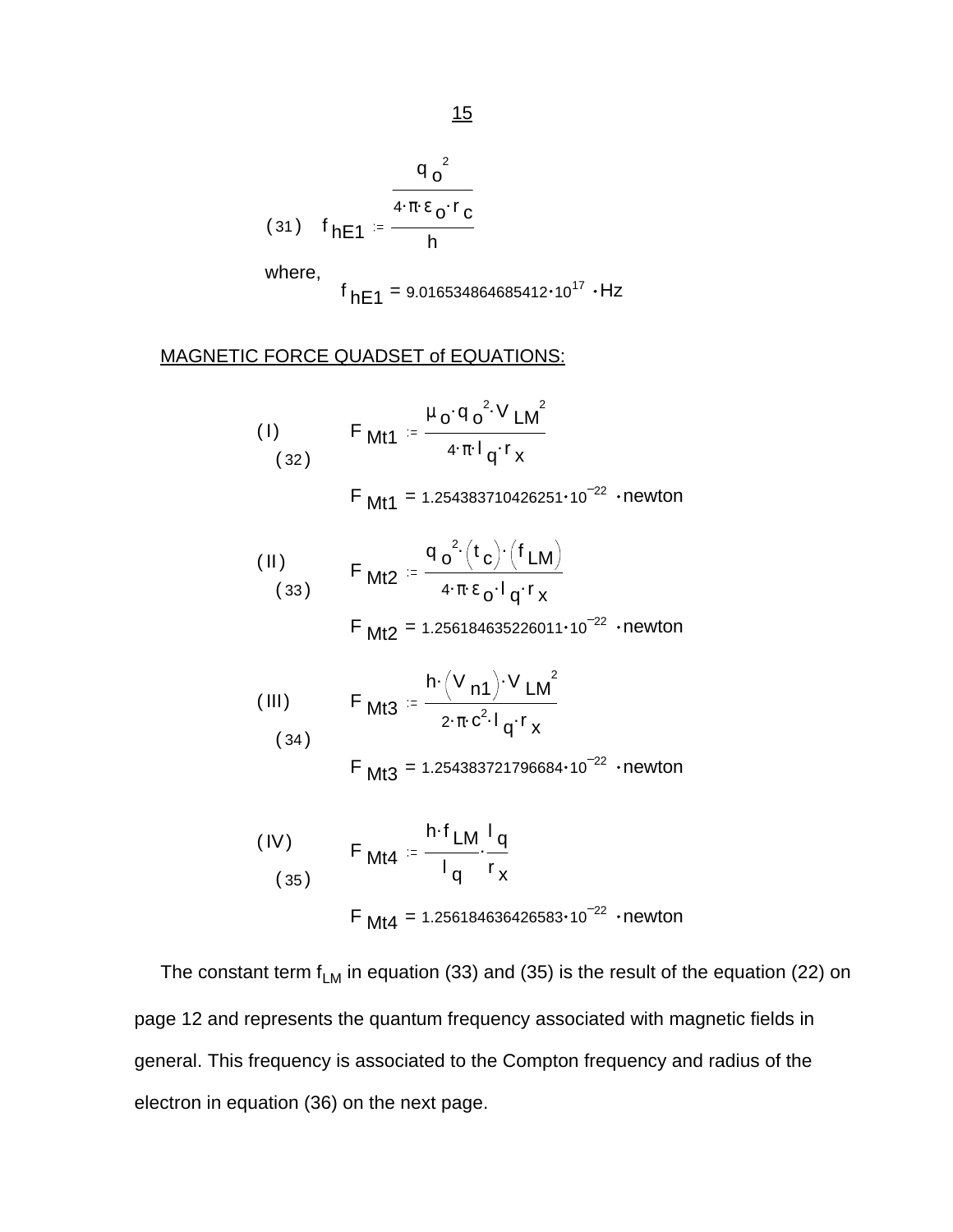Let: 
$$
f_C := \frac{1}{t_C}
$$
 then, (36)  $f_{LMt} := \frac{V_{LM}^2}{(2 \cdot \pi \cdot r_{n1}) \cdot (2 \cdot \pi \cdot l_q) \cdot r_C}$   
\n $f_{LMt} = 10.01786550605671 \cdot Hz$   
\nand where,  $F_{Lmt1} = 10.01786534654713 \cdot Hz$ 

 Equation (36) is a very basic quantum expression for showing how the case involving the n1 orbital of Hydrogen is directly involved with the magnetic quantum frequency and the classic radius of the electron.

 The next set of four equations present the electrogravitational force quadset. ELECTROGRAVITATIONAL FORCE QUADSET of EQUATIONS:

(1) 
$$
F_{Gt1} = \frac{\mu_0 \cdot q_0^2 \cdot V_{LM}^2}{4 \cdot \pi (l_q) \cdot r_x} \cdot \mu_0 \cdot \frac{\mu_0 \cdot q_0^2 \cdot V_{LM}^2}{4 \cdot \pi (l_q) \cdot r_x}
$$
  
\n(37)  
\n $F_{Gt1} = 1.977291388968526 \cdot 10^{-50} \cdot m^{-1} \cdot henry \cdot newton^2$   
\n(11)  $F_{Gt2} = \frac{q_0^2 (t_c) \cdot (f_{LM})}{4 \cdot \pi \cdot \epsilon_0 (l_q) \cdot r_x} \cdot \mu_0 \cdot \frac{q_0^2 (t_c) \cdot (f_{LM})}{4 \cdot \pi \cdot \epsilon_0 (l_q) \cdot r_x}$   
\n(38)  
\n $F_{Gt2} = 1.982973078403706 \cdot 10^{-50} \cdot m^{-1} \cdot henry \cdot newton^2$   
\n(11)  
\n $F_{Gt3} = \frac{h \cdot (V_{n1}) \cdot V_{LM}^2}{2 \cdot \pi \cdot c^2 (l_q) \cdot r_x} \cdot \mu_0 \cdot \frac{h \cdot (V_{n1}) \cdot V_{LM}^2}{2 \cdot \pi \cdot c^2 (l_q) \cdot r_x}$   
\n(39)  
\n $F_{Gt3} = 1.977291424815071 \cdot 10^{-50} \cdot m^{-1} \cdot henry \cdot newton^2$   
\n(1V)  $F_{Gt4} = \frac{h \cdot (f_{LM})}{r_x} \cdot \mu_0 \cdot \frac{h \cdot (f_{LM})}{r_x}$   
\n(40)  
\n $F_{Gt4} = 1.982973082194077 \cdot 10^{-50} \cdot m^{-1} \cdot henry \cdot newton^2$ 

 The four equations above connect two separate magnetic force systems to the electrogravitational force. Notice that the interconnection constant mu<sub>o</sub> is present in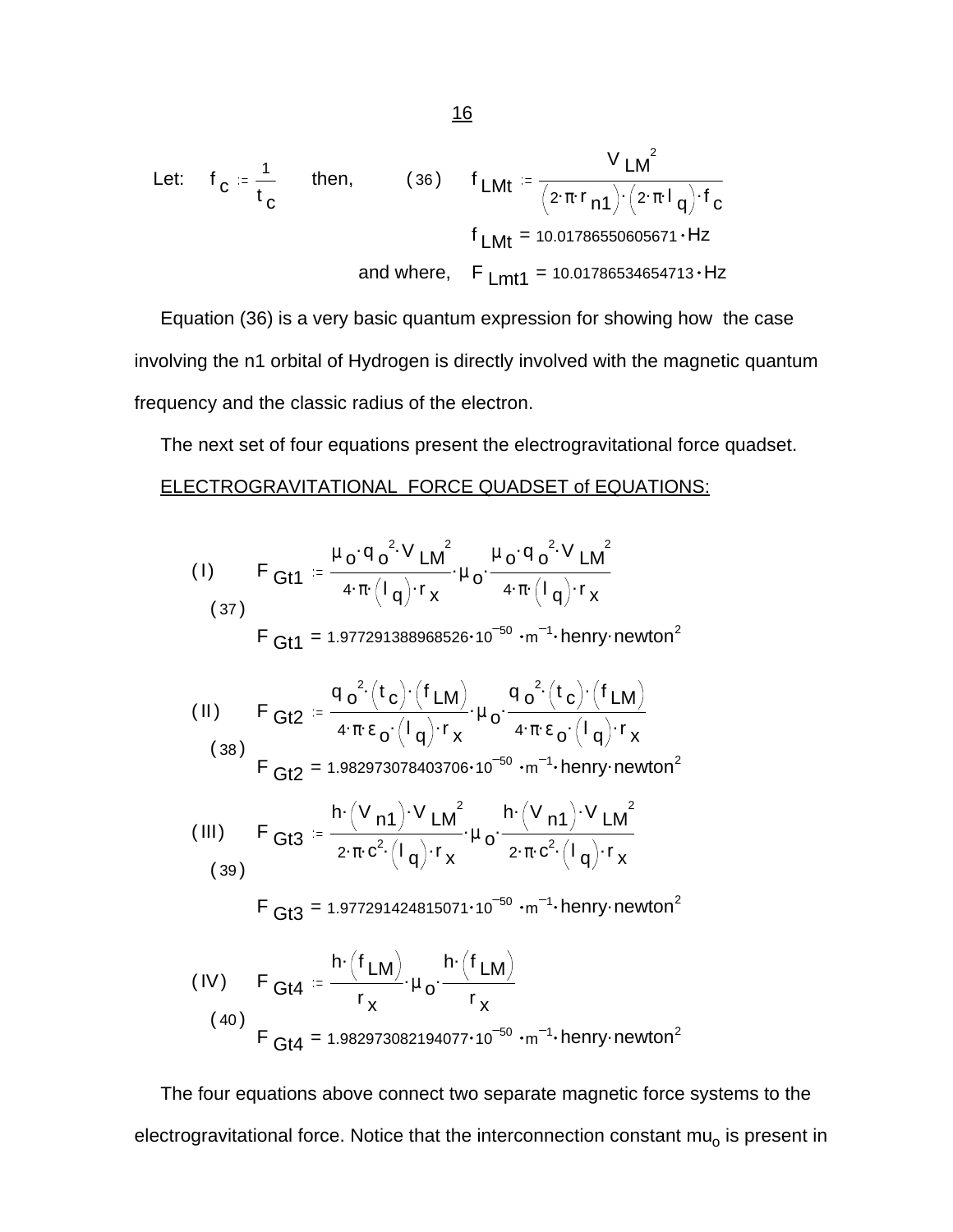all four equations and also that all four equations use terms that were developed for the electric and magnetic force equations previously presented. It can be postulated that this  $F_G$  action takes a vector in-line to the motion of the charge-action motion and that it differs from the magnetic force action only by the geometry involved for a two system magnetic interaction. Further, there is a magnetic vector interaction which has a rotational velocity equal to the square root of the quantum magnetic energy divided by the rest mass of the Electron or, (E<sub>m</sub> / m<sub>e</sub>) <sup>1/2</sup>. This is the fundamental electrogravitational vector interaction velocity,  $V_{LM}$ .

 The next set of four equations present the weak force in both electric and magnetic terms.

#### WEAK FORCE QUADSET OF EQUATIONS.

(1) 
$$
F_{Wt1} = \frac{q_0^2}{4 \cdot \pi \cdot \epsilon_0 \cdot r_x^2} \left(\frac{\pi}{\epsilon_0}\right) \cdot \frac{\mu_0 q_0^2 V_{LM}^2}{4 \cdot \pi \cdot r_c \cdot r_x}
$$

$$
W_{11} = 2.675821566980811 \cdot 10^{-20} \cdot \text{kg}^{-1} \cdot \text{henry}\cdot \text{newton}^{3}
$$

(II) 
$$
F_{Wt2} = \frac{q_0^2 (t_h) (t_h)}{4 \pi \epsilon_0 r_x^2} \left(\frac{\pi}{\epsilon_0}\right) \frac{q_0^2 (t_c) (t_{LM})}{4 \pi \epsilon_0 r_c r_x}
$$
(42)

$$
F_{Wt2} = 2.679663257031196 \cdot 10^{-20} \cdot kg^{-1} \cdot henry \cdot newton^{3}
$$

(III) 
$$
F_{Wt3} = \frac{h \cdot (V_{n1})}{2 \cdot \pi \cdot r_x^{2}} \cdot \left(\frac{\pi}{\epsilon_0}\right) \cdot \frac{h \cdot (V_{n1}) \cdot V_{LM}^{2}}{2 \cdot \pi \cdot c^{2} \cdot r_{C} \cdot r_{X}}
$$

(43) 
$$
F_{Wt3} = 2.675821614375385 \cdot 10^{-20} \cdot kg^{-1} \cdot henry \cdot newton^{3}
$$

(IV) 
$$
F_{Wt4} = \frac{h \cdot (f_h)}{r_x} \cdot \frac{r_c}{r_x} \cdot \left(\frac{\pi}{\epsilon_0}\right) \cdot \frac{h \cdot (f_{LM})}{r_c} \cdot \frac{I_q}{r_x}
$$
(44)

$$
FWt4 = 2.679663265581642 \cdot 10^{-20} \cdot \text{kg}^{-1} \cdot \text{henry}\cdot \text{newton}^{3}
$$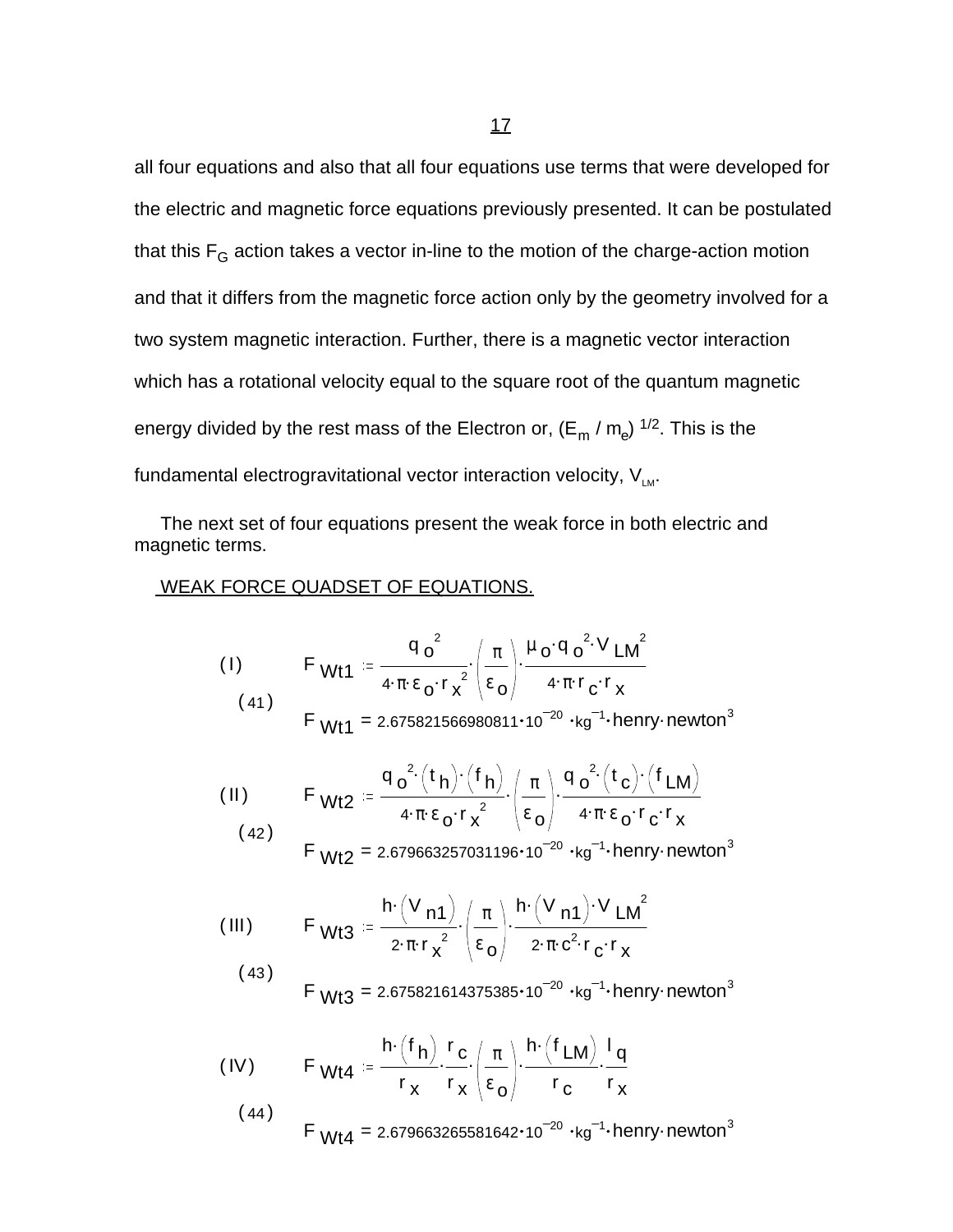The weak force follows the 1 /  $r_{\rm x}$ <sup>3</sup>dimensional expression where force falls off very rapidly as the distance from the center of energy increases. The weak force geometry gives rise to a connection particle called the Z<sup>o</sup> particle which has only recently been verified to exist as the Quantum Electrodynamic Theory predicted should exist. This particle has an energy of 91.2 Gev.

------------------------------- Note: To help put the above in perspective as far as force -field magnitudes are concerned for a given distance of particle separation, page 110 of Scientific American (January 1990) in the article "Handedness of the Universe" states that "*The weak force is 1000 times less powerful than the electromagnetic force and 100,000 times less powerful than the strong nuclear force."*

The next set of four force equations are for the strong nuclear force.

#### STRONG FORCE QUADSET OF EQUATIONS.

*\_\_\_\_\_\_\_\_\_\_\_\_\_\_\_\_\_*

(1) 
$$
F_{\text{St1}} = \frac{q_0^2}{4 \pi \epsilon_0 r_x^2} \left( \frac{2 \pi r_{\text{n1}}}{\epsilon_0 r_x} \right) \frac{\mu_0 q_0^2 V_{\text{LM}}}{4 \pi r_{\text{C}} r_x}
$$
  
(45) 
$$
F_{\text{St1}} = 5.351643133961623 \cdot 10^{-20} \cdot \text{kg}^{-1} \cdot \text{henry-newton}^3
$$

(II) 
$$
F_{\text{Sf2}} = \frac{q_o^2(t_h) \cdot (f_h)}{4 \cdot \pi \epsilon_o \cdot r_x^2} \cdot \left(\frac{2 \cdot \pi \cdot r_{n1}}{\epsilon_o \cdot r_x}\right) \cdot \frac{q_o^2(t_c) \cdot (f_{\text{LM}})}{4 \cdot \pi \cdot \epsilon_o \cdot r_c \cdot r_x}
$$
  
(46) 
$$
F_{\text{Sf2}} = 5.359326514062391 \cdot 10^{-20} \cdot \text{kg}^{-1} \cdot \text{henry-newton}^3
$$

(III) 
$$
F_{\text{S}t3} = \frac{h \cdot (V_{\text{n1}})}{2 \cdot \pi r_x^{2}} \cdot \left( \frac{2 \cdot \pi r_{\text{n1}}}{\epsilon_0 \cdot r_x} \right) \cdot \frac{h \cdot (V_{\text{n1}}) \cdot V_{\text{LM}}}{2 \cdot \pi \cdot c^2 \cdot r_c \cdot r_x}
$$

 $(47)$  $\mathsf{F}$  St3 = 5.351643228750769 $\cdot$ 10 $^{-20}$   $\cdot$ kg $^{-1}\cdot$ henry $\cdot$ newton $^3$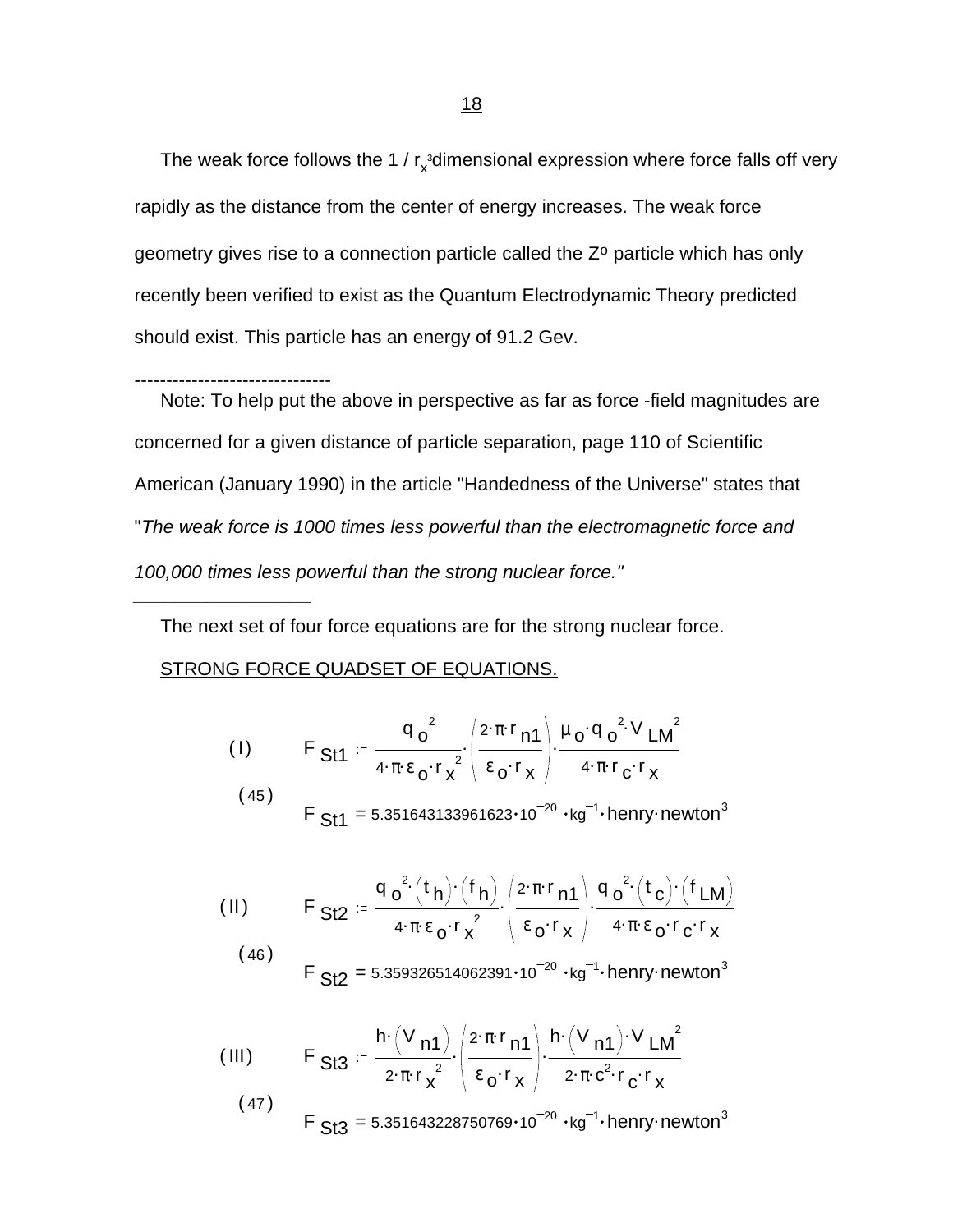(IV) 
$$
F_{\text{S}t4} = \frac{h \cdot (f_h)}{r_x} \cdot \frac{r_c}{r_x} \cdot \left(\frac{2 \cdot \pi \cdot r_{n1}}{\epsilon_0 \cdot r_x}\right) \cdot \frac{h \cdot (f_{\text{LM}})}{r_c} \cdot \frac{I_q}{r_x}
$$
  
(48) 
$$
F_{\text{S}t4} = 5.359326531163284 \cdot 10^{-20} \cdot \text{kg}^{-1} \cdot \text{henry}\cdot \text{newton}^3
$$

 It is of interest that the weak and strong force equations have both the electric and magnetic force expressions as products and have the connecting term of 1 over the permittivity of free space which is also the central connecting term. Also it should be noted that for the strong force, the force falls off even more rapidly than for the weak force, where the strong force falls off at the 1 / (r $_{\mathsf{x}}^{\mathsf{4}}$ ) rate. That means that the weak and the strong force cannot exist outside the nucleus where the given radius is on the order of less than one Fermi. (One Fermi is on the order of 1 x 10-15 meters.) Thus the strong and weak forces are not long range forces as are the electric,magnetic, and gravitational force fields.

 The previous pages 14 through 19 have presented the five aforementioned force fields in four cases each where the four cases each present the associated force field in different aspects of geometrical constants such as the Bohr radius, the electric quantum field potential energy frequency f<sub>h</sub>, the magnetic quantum potential field energy frequency  $f_{LM}$ , and the associated basic electron charge. These equations form the basic construct for the unification of the five forces but are not the only aspect equations that may be considered. For instance, the previous equation (12) presented the power involving the Poynting vector and this can be related to  $F_E$ ,  $F_M$ , and  $F_G$  also.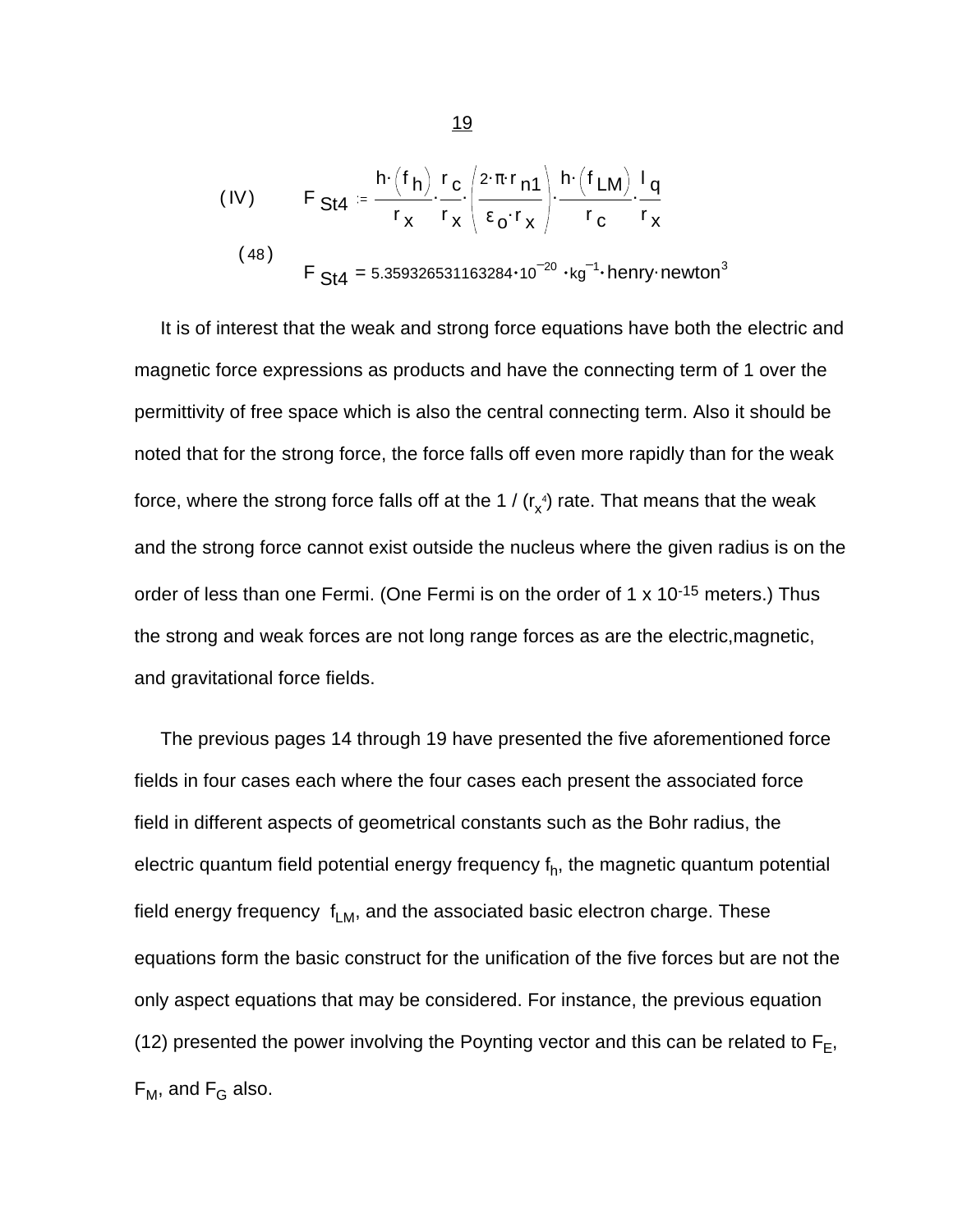For the electric force and  $S_h$ :

(49) 
$$
S_h = \frac{h \cdot (V_n 1)}{2 \cdot \pi \cdot r_c}
$$
  $S_h = 5.974424127843209 \cdot 10^{-16} \cdot joule$ 

(50) 
$$
S_{h\Delta} = \frac{h \cdot (V_{n1})}{2 \cdot \pi \cdot r_x}
$$
  $S_{h\Delta} = 4.359748231216787 \cdot 10^{-18}$  .joule

For the electric force and  $S_h$ :

(51) 
$$
F_{E\Delta} = \frac{S_h}{r_x}
$$
  $F_{E\Delta} = 1.129002454117828 \cdot 10^{-5}$  newton

For the magnetic force and  $S_h$ :

(52) 
$$
F_{m\Delta} = \frac{S_h \cdot V_{LM}^2}{c^2 \cdot r_c}
$$
  $F_{m\Delta} = 1.254383720145065 \cdot 10^{-22}$  newton

For the electrogravitational force and S:

(53) 
$$
F_{G\Delta} = \frac{S_h \cdot V_{LM}^2}{c^2 \cdot r_c} \cdot \mu_0 \cdot \frac{S_h \cdot V_{LM}^2}{c^2 \cdot r_c}
$$

$$
F_{G\Delta} = 1.977291419608158 \cdot 10^{-50} \cdot m^{-1} \cdot \text{henry}\cdot \text{newton}^2
$$

 It is of interest to note that the electrogravitational force-action occurs not only at long ranges but at the Compton radius of the electron or proton charge-equivalent particle and thus is quite different insofar as the force-action mechanism compared to the other four force-action mechanisms. (Note the r<sub>c</sub> term as well as the delta r<sub>x</sub> term above in the electrogravitational expression, equ. (49) & (53).)

It should be noted at this time that  $S_h$  in equation (49) is not the same as  $S_{\sf max}$  of equation (12) since S<sub>h</sub> in equation (49) is that quantum power obtained in equation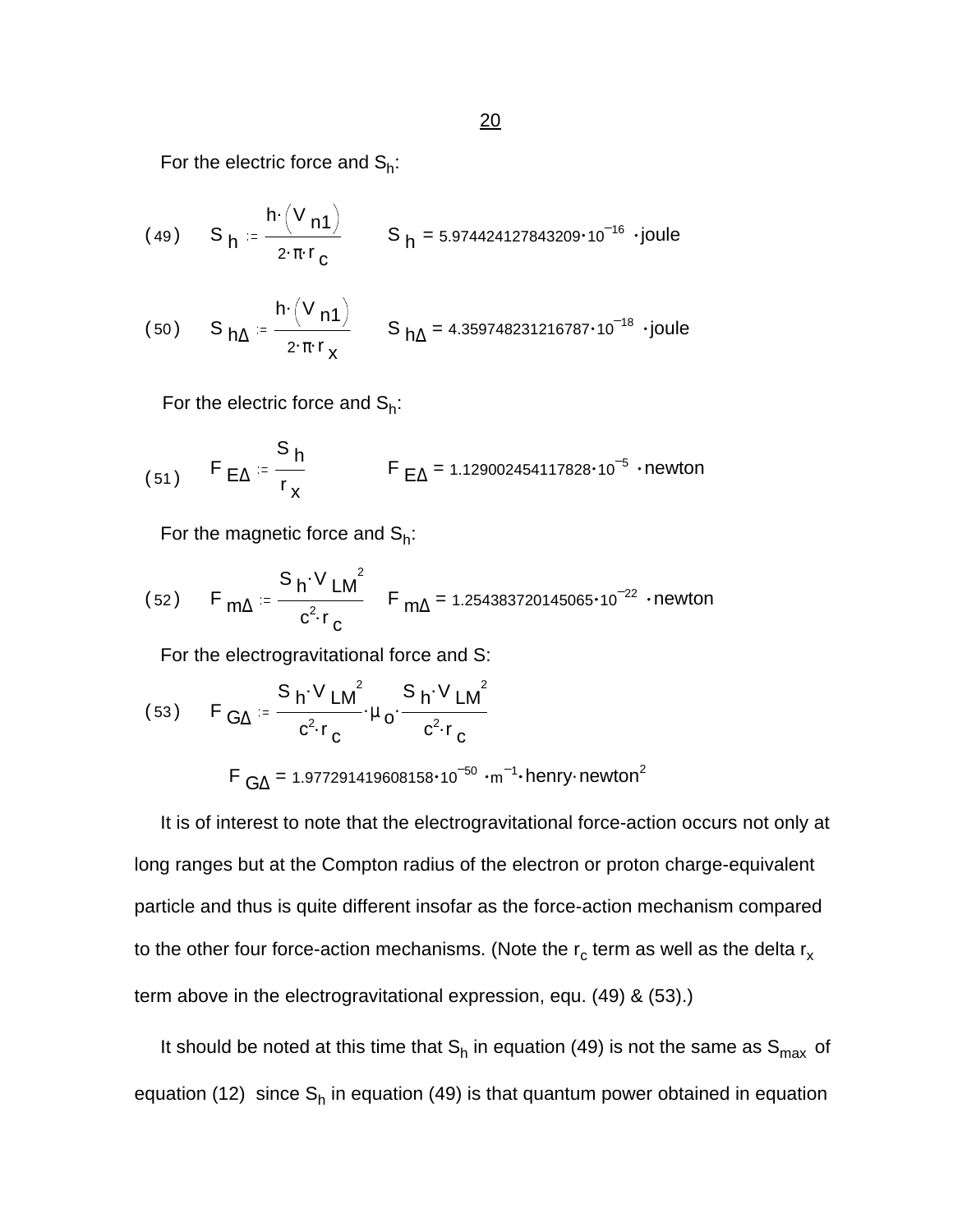(15) which is expressed in energy/second which was obtained by the reduction to quantum power from power (max.) in equation (12). Equation (54) below further illustrates the quantum magnitude of  $\mathsf{S}_{\mathsf{h}}$ .

$$
(54) \qquad S_{\text{QuantumTorus}} = m_e \cdot c^2 \cdot \alpha
$$
\n
$$
S_{\text{QuantumTorus}} = 5.974424089815703 \cdot 10^{-16} \cdot \text{joule}
$$

Note that in equation (54) Sh is written as  $S_{\text{QuantumTorus}}$  but they are one and the same. The  $S_{\text{QuantumTorus}}$  is pertinent to the reduction of the  $S_{\text{TorusMax}}$  value in equation (14) by equation (15) which arrives at an energy that in magnitude is equivalent to power as time is taken at unity. Since the volume of a torus is  $2 \pi^2$  r<sup>3</sup> then equation 14 is further clarified by equation (55) below wherein energy density is related to torus volume instead of cylindrical volume.

(55) 
$$
E_{\text{DTorus}} = \frac{q_0^2 c}{8 \cdot \pi^3 \cdot \epsilon_0 \cdot r_0^4} = \left(\frac{q_0^2}{4 \cdot \pi \cdot \epsilon_0 \cdot r_0}\right) \cdot \frac{c}{2 \cdot \pi^2 \cdot r_0^3}
$$

or,  $E_{\text{DTorus}} = 1.575750434657439 \cdot 10^{29} \cdot \text{m}^{-2} \cdot \text{watt}$ 

 Again, the power related to energy density (max.) reduces to potential field energy (max.) at the Compton radius of the electron when the volume of the field involved is torus volume where both radius vectors are equal to each other and the energy density (max.) is multiplied by the Compton area and time of the electron as shown previously in equation (15) page 9.

 The torus area also applies to the geometry of the electron wherein equation (16) page 9 utilized the area expression of the torus at the Compton radius of the electron, which is 4  $\pi^2$  r<sub>e</sub><sup>2</sup>. In equation (16) the Compton electron time divided by the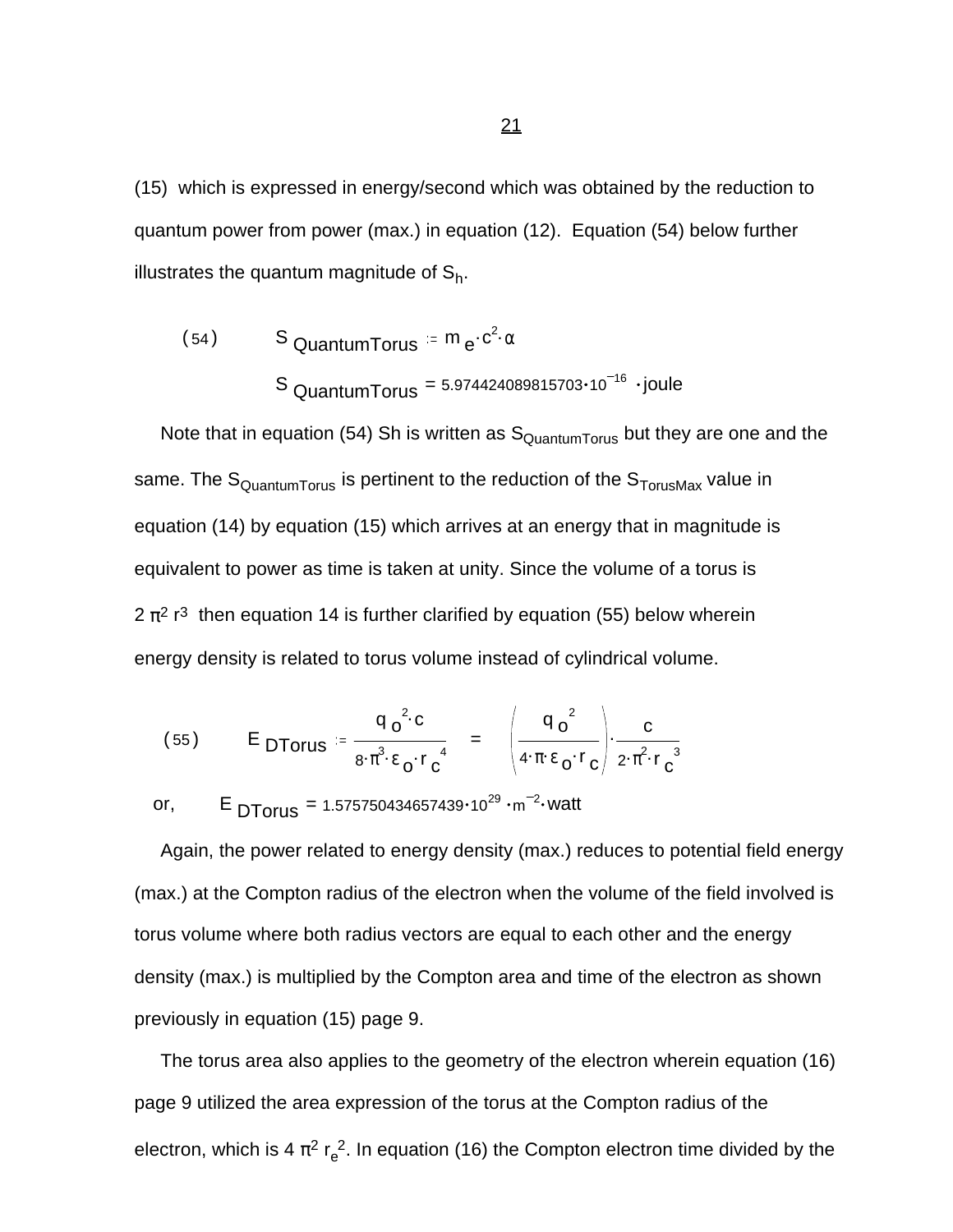Compton torus area yields a fundamental constant that herein is labeled as 1 / Go. Note that the electron rest mass multiplied by  $Go = h$  which is Planks constant and that the two forms of the Heisenberg expression for energy and momentum related to h contain Go in the m x (v<sup>2</sup>) x (t) = h and m x (v) x (2 x (pi) x r) = h expressions in the portions contained within the parentheses.

 Within the aspect of the quantum force fields there may likely exist a quantum acceleration constant and thus in equation (56) below it is defined by the quantum terms of interaction, h,  $\mathsf{f}_\mathsf{h},\mathsf{f}_\mathsf{Lm},$  and the electron field mass at  $\mathsf{r}_\mathsf{e}.$ 

(56) A 
$$
_{emt} = \sqrt{\frac{h \cdot f_h \cdot f_{LM}^2}{m_e \cdot \alpha}}
$$
 or, A  $_{emt} = 3.007592302103937 \cdot 10^9 \cdot m \cdot sec^{-2}$ 

This quantum acceleration is active at the the Compton radius of the electron and is directly field related and therefore influences the electron momentum. This is shown below where where the quantum field acceleration is applied to the rest mass of the electron in the case of the electrogravitational force at the Bohr radius of Hydrogen.

(57) 
$$
F_{GT1} = 4 \cdot \pi^2 \cdot \mu_0 \cdot (m_e \cdot \alpha \cdot A_{em})^2
$$
 (At the r<sub>n1</sub> radius.)  
 
$$
F_{GT1} = 1.982973054935436 \cdot 10^{-50} \cdot m^{-1} \cdot \text{henry}\cdot \text{newton}^2
$$

 In equation (57) above the quantum field acceleration is applied to the rest mass of the electron and the resultant force products yield the quantum electrogravitational force. This acceleration is most likely related to circular field motion in the quantum sense. No loss of field energy due to radiation is detectable and the field is likened to a standing wave.

 In the past the question has been posed, "how can the electron located in an orbital remain in a stable orbital without falling into the nucleus since it is undergoing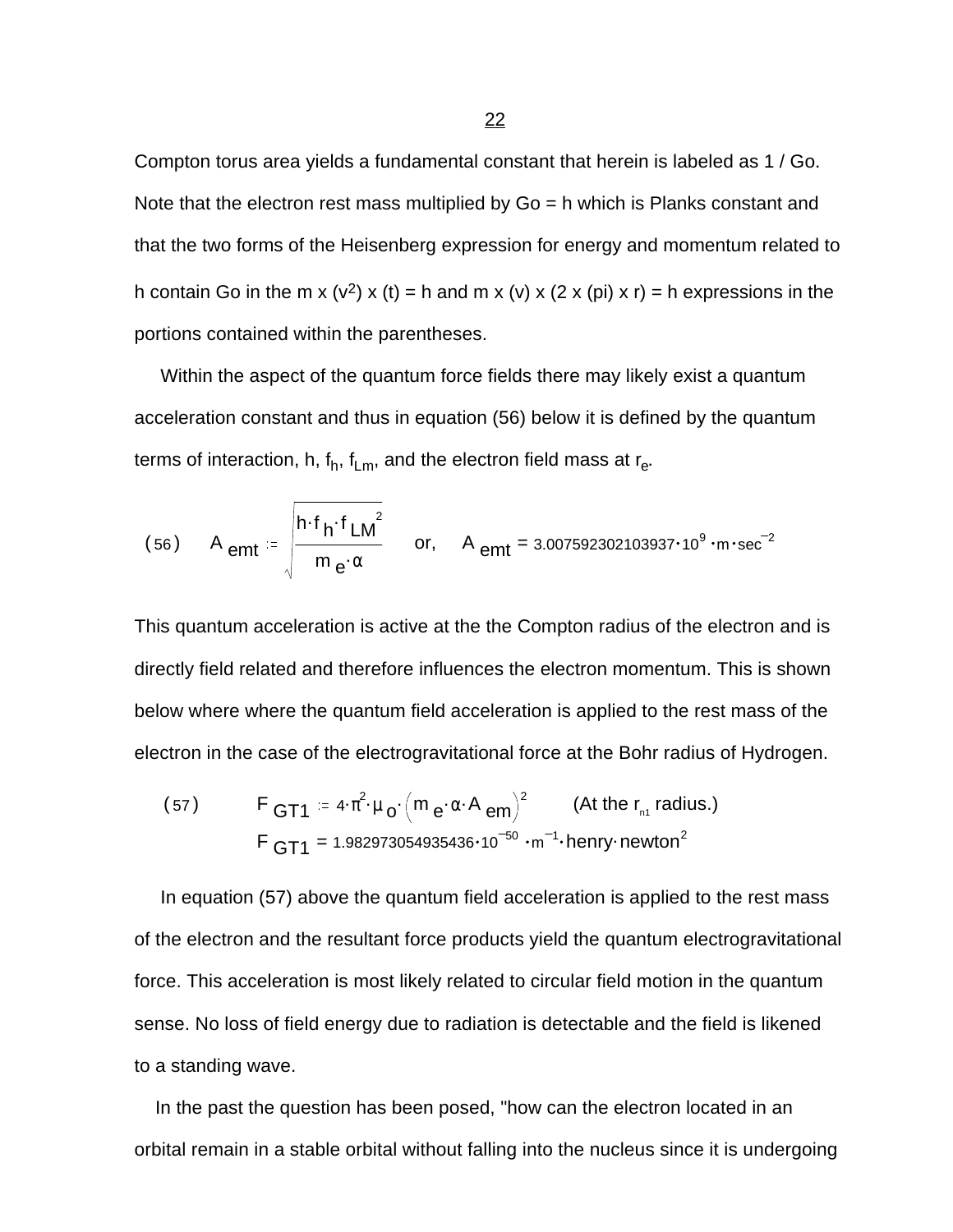acceleration by constantly changing direction?" (A charged particle that undergoes acceleration will radiate energy in the form of an electromagnetic wave causing that particle to give up its kinetic energy to wave energy.) This question is founded on the velocity having the two-component definition of direction as well as speed. A change of direction or speed will cause acceleration in otherwords. The answer is; *the action which makes a charge-particle radiate electromagnetically is a change in its kinetic energy which is a change in its linear speed*. For a charge-particle in orbital motion, a change in the radians per second or angular velocity would have to occur and this does not happen in a stable orbital. Note that one form of orbital acceleration is related to Force = m x a and also Force = m x  $v^2$  / r so that a =  $v^2$  / r and this form of expressing acceleration is not time-dependent. Another way of expressing acceleration is where  $a = (d1-d2) / (t1-t2)^2$  which is time dependent and thus related to frequency or a change in angular rate. It is this second definition of acceleration that causes electromagnetic radiation from a charge-particle. A stable electron orbital can have the first form of non-time dependent acceleration and not radiate electromagnetic energy. However, field energy is flowing to its terminus counterpart but it is not radiating away since it is a standing-wave energy.

 Thus, there exists a resonant condition where the field is in circular motion but is purely reactive in nature and is not connected to the impedance of free space. When energy is coupled to the impedance of free space it radiates with maximum efficiency when the source impedance matches the load impedance. (Coupled is another term for impedance matched.) The cross-product of force terms above in

<u>23 and 23 and 23 and 23 and 23 and 23 and 23 and 23 and 23 and 23 and 23 and 23 and 23 and 23 and 23 and 23 and 23 and 23 and 23 and 23 and 23 and 23  $\pm$ </u>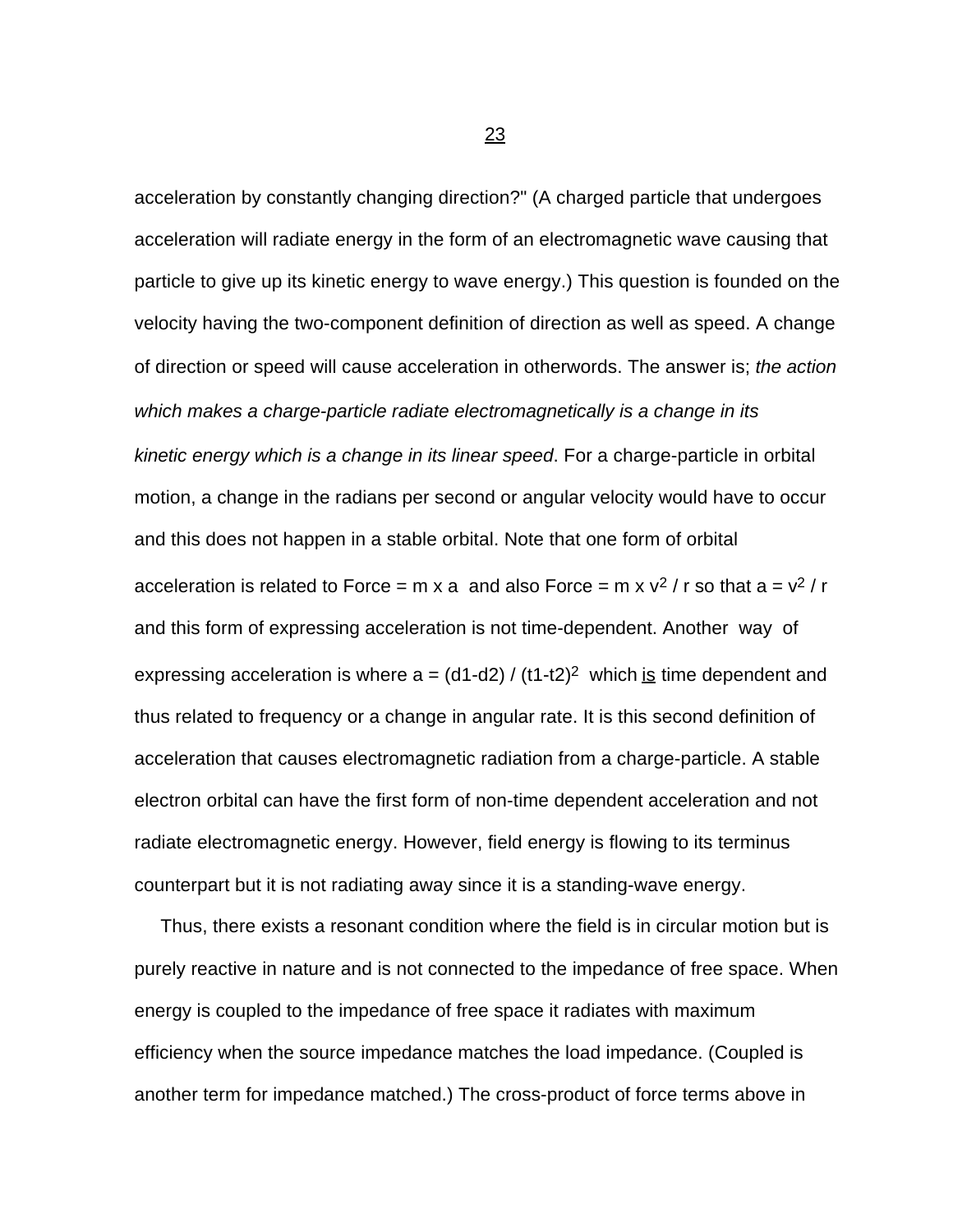equation (57) using the  $4\,\pi^2\,\mu_{\rm o}\,$  term implies however that a small portion of each force term can interact with each other.

 Equation (58) below shows how the quantum acceleration term is related to the rest mass of the electron. Again, two frequencies  $\bm{{\mathsf f}}_{\mathsf c}$  and  $\bm{{\mathsf f}}_{\mathsf L\bm{{\mathsf m}}}$  are involved.

$$
(58)h_{11} = \frac{(A_{em}^2) \cdot m_e}{(f_{LM}^2) \cdot f_c}
$$
 or,  $h_{11} = 6.626075499542029 \cdot 10^{-34}$  ·sec joule

The two aforementioned frequencies are fundamental field interaction frequencies for the electric and magnetic fields respectively. They are very basic quantum derived field frequencies related to the electric and magnetic field energy flow between charged particles.

 It is entirely possible to relate this energy flow to the quantum acceleration term A<sub>em</sub> on page 22 previous wherein that energy flow has a field rotational vector velocity V<sub>Lm</sub> and the quantum frequencies f<sub>Lm</sub> and f<sub>c</sub>. This is shown in (59) below. VLm is the rotational vector velocity of the quantum magnetic field which is equal to 8.542454608 x 10<sup>-2</sup> m/s, f<sub>c</sub> is the Compton frequency related to the electron rest mass, and  $f_{Lm}$  is the electrogravitational interaction frequency as well as the quantum magnetic frequency.

(59) 
$$
A_{em} = (V_{LM}) \cdot \sqrt{(f_c) \cdot (f_{LM})}
$$
  
or,  $A_{em} = -3.005435617341997 \cdot 10^9 \cdot m \cdot sec^{-2}$ 

The above is the described field motion that was previously presented for equation (57) previous.

Figure (60) on the next page is much the same expression where  $A_{em}$  is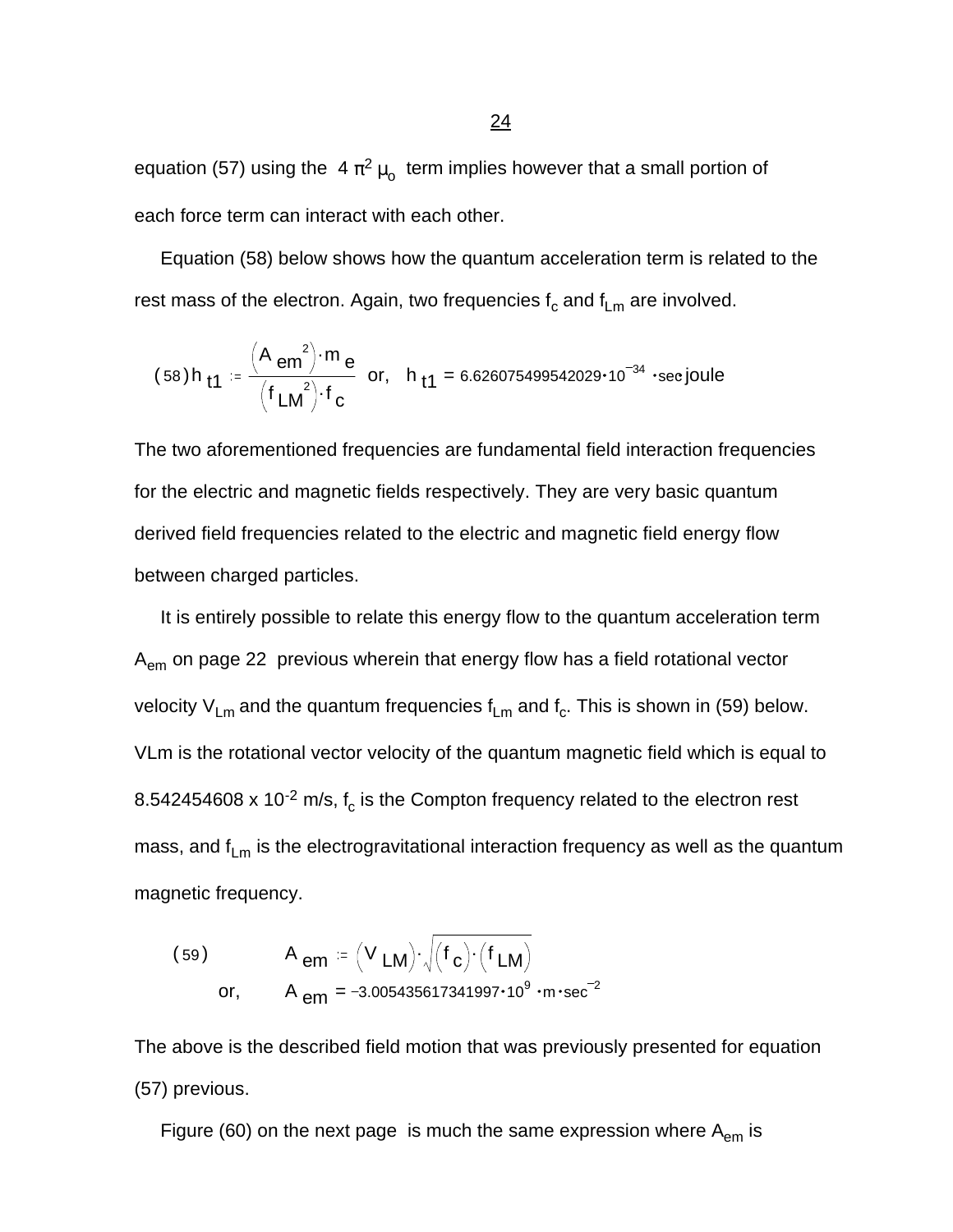expressed in terms of time rather than frequency and  $\mathfrak{t}_{\rm c}$  and  $\mathfrak{f}_{\rm c}$  are Compton related time and frequency respectively. In quantum terms the field motion describes the particle action-line and is the reason the particle can be ascribed motion at all. Putting it another way, quantum field motion is more basic than the apparent observed particle position or velocity. The particle follows the field and not the other way around. This is why the electron does not fall into the nucleus. The field geometry will not allow it to do so as the particle has to follow the geometry allowed by the lowest energy state of the field.

(60) 
$$
A_{em} = \frac{V_{LM}}{\sqrt{t_c \left(\frac{1}{f_{LM}}\right)}}
$$
 or,  $A_{em} = -3.005435617341996 \cdot 10^9 \cdot m \cdot sec^{-2}}$ 

 From all of the preceding it becomes possible to postulate that there is a basic quantum frequency related to the quantum acceleration term, the Compton frequency  $\mathsf{f}_\mathrm{c}$ , and the quantum magnetic frequency term  $\mathsf{f}_\mathsf{Lm}$ . This is shown in equation (61) below. This frequency is likely to exist although it very likely has not been taken for what it is in the cosmic background radiation all around us.

(61) 
$$
f_{at} = \sqrt{f_{LM} \cdot f_{c}}
$$
 or,  $f_{at} = 3.520758889564392 \cdot 10^{10} \cdot Hz}$ 

 The frequency shown in equation (61) above is basic in that it yields the same wavelength whether wavelength is derived from lambda =  $C / f$  or whether lambda = h / m<sub>e</sub> x (V<sub>Lm</sub>) = 8.514995423 x 10<sup>-3</sup> meters. The only time that this happens is when the Compton energy for the electron is related to frequency and then that frequency is divided into the velocity of light. That will yield the same wavelength as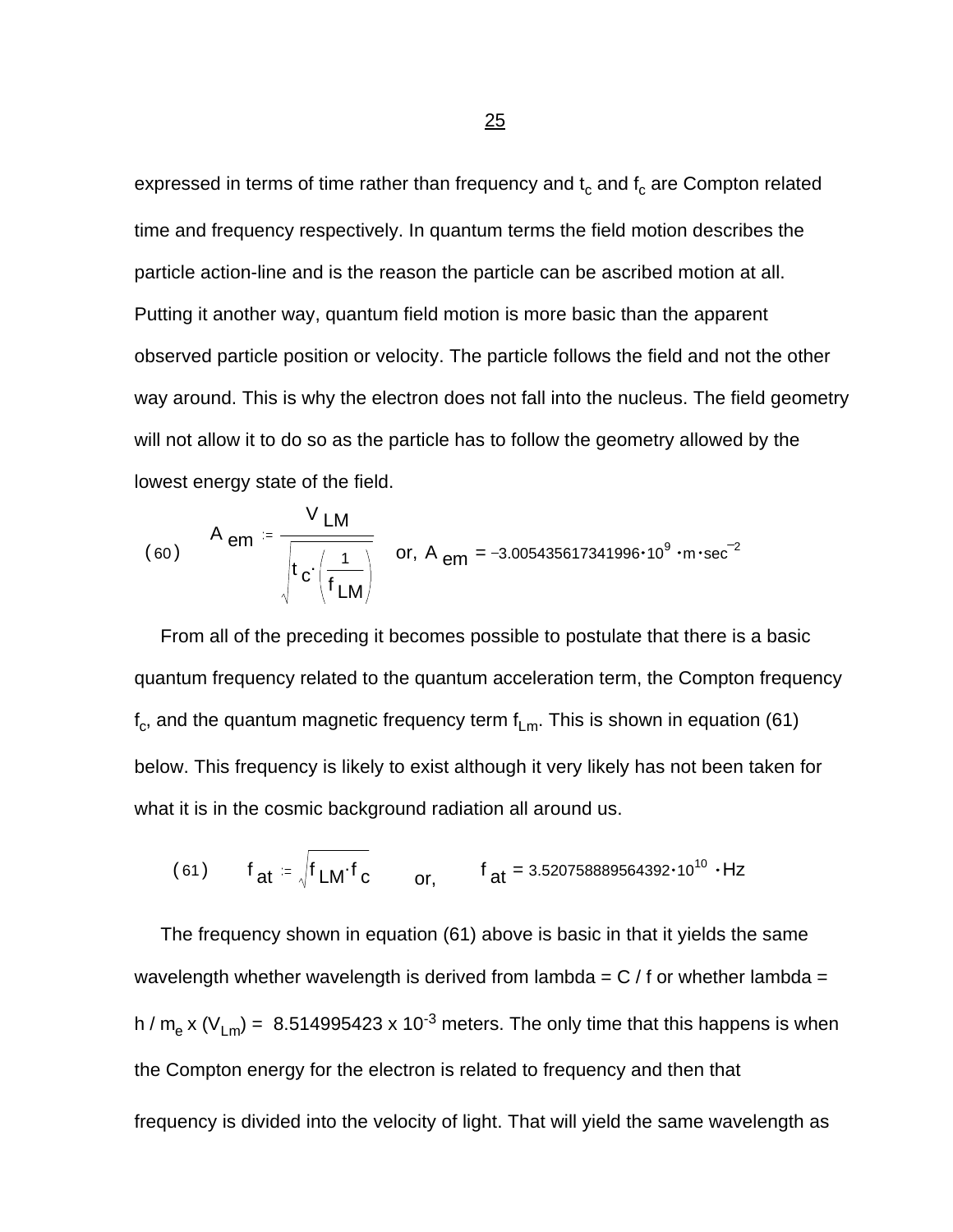when h is divided by m x C. This does not happen for the quantum orbitals for example where multiples of the fine structure constant result when a frequency (classic) is divided by a frequency (quantum).

 Lambda (VLm) is the fundamental electrogravitational and magnetic wavelength as set forth by the previous introduction to the concept of electrogravitation as this paper has presented and the frequency in equation (61) is an associated frequency. This frequency of interaction occurs in the quantum magnetic interaction of charge-fields at the Compton wavelengths of the interaction particles concerned. (It is electromagnetic-wave-like but interacts at the Compton wavelength of an interaction particle.) This is seen in the r<sub>c</sub> terms in equations (37), (38), and (39) on page 16 previous. Also, this is applicable to the electrogravitational case only and thus the quantum field action for the electrogravitational field has the particles Compton radius as two of the radius terms and the other two radius terms are macroscopically variable radius terms.

 In equation (62) below another form of the quantum case of the electrogravitational force is presented where the function of a power product in quantum electromagnetic terms is shown along with the free space resistance for that electromagnetic wave and where the force interaction as a whole depends on the Compton wavelength of the particles of interaction as well as the variable distance between them. (Squared).

(62) 
$$
F_{G13} = \frac{(376.73 \cdot \Omega) \cdot (q_0^2) \cdot V_{LM}^2}{4 \cdot \pi \cdot (c) \cdot l_q \cdot r_x} \cdot \mu_0 \cdot \frac{(376.73 \cdot \Omega) \cdot (q_0^2) \cdot V_{LM}^2}{4 \cdot \pi \cdot (c) \cdot l_q \cdot r_x}
$$
  
or, 
$$
F_{G13} = 1.977288099896321 \cdot 10^{-50} \cdot m^{-1} \cdot \text{henry-newton}^2
$$

Equation (40) back on page 16 shows best that in the electrogravitational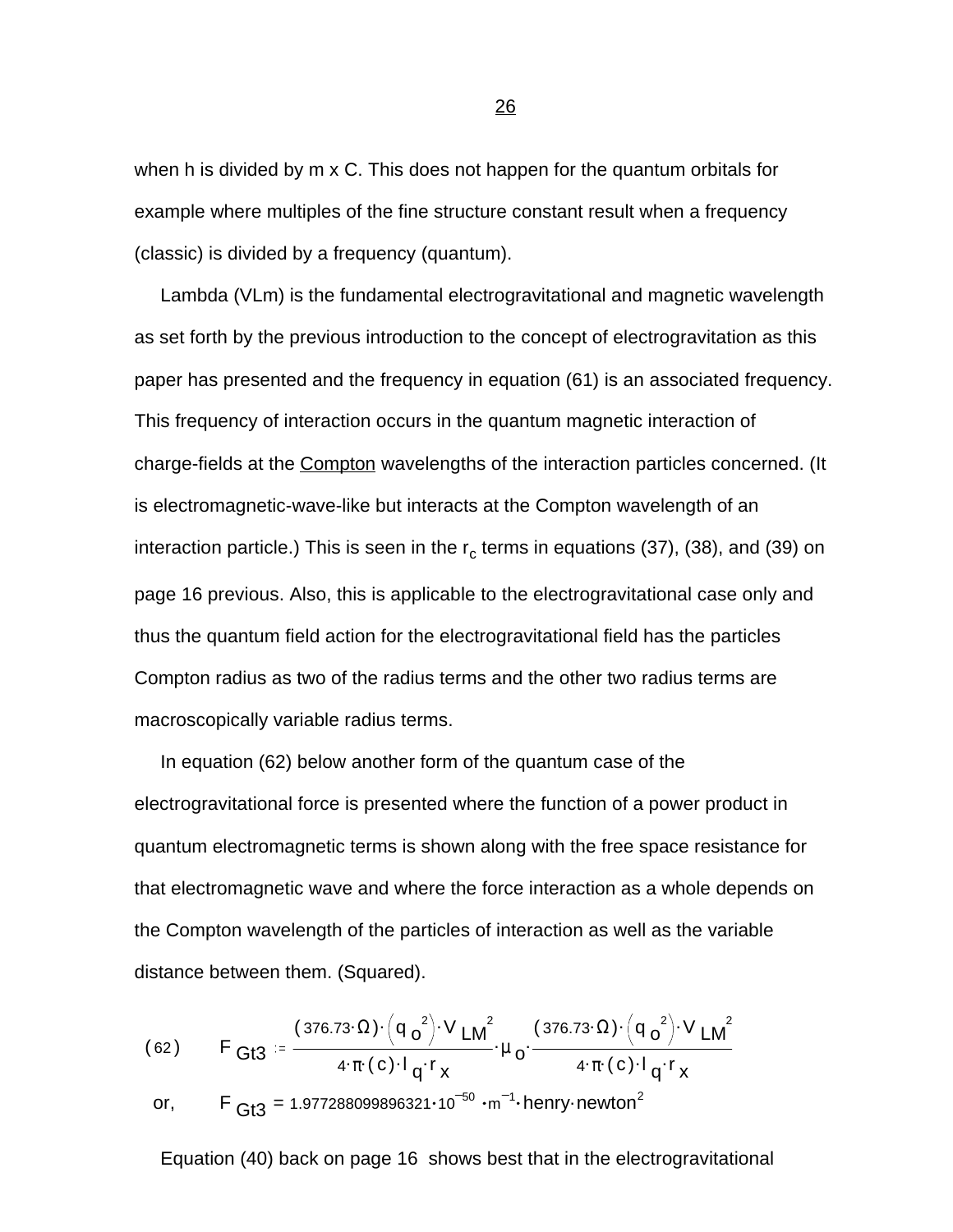equations presented previously the resultant interaction force is basically the result of h<sup>2</sup> or quantum power squared. There exists a quantum mechanics expression (the result of matrix mathematics) that relates the position operator **q** and the momentum operator **p** to the complex number *i* times (h / 2 x pi). This is shown below in equation (63).

(63) 
$$
i \times (h / 2 \times pi) = (p \times q - q \times p)
$$

 When the above expression is inserted for the value of h in equation (40) the equation (64) below is the result.

(64) 
$$
FG = \frac{2 \cdot \pi \cdot (pq - qp) \cdot (f_{LM})}{(i) \cdot r_X} \cdot \mu_0 \cdot \frac{2 \cdot \pi \cdot (pq - qp) \cdot (f_{LM})}{(i) \cdot r_X}
$$

 This is leading to a very interesting result, since the square of *i* is equal to (-1). Note also that 2 x pi x  $f_{\text{Lm}}$  is omega<sub>Lm</sub> in radians per second. Equation (65) on the next page presents the resultant electrogravitational force as a negative (-) force. A negative (-) force is one of attraction within the conventional viewpoint of physics. It is also suggested that if one of the (pq - qp) terms should yield a (-) result then the force of gravity would be one of repulsion as the  $F_G$  force would become positive.

(65) 
$$
-FG = \frac{(pq - qp) \cdot \omega LM}{r_x} \cdot \mu_0 \cdot \frac{(pq - qp) \cdot \omega LM}{r_x}
$$

 The relationship of i to the quantum electric and magnetic force fields can also be presented by solving equation (63) previous for h and then substituting this h function for h in equation (29) for quantum electric force which was presented in terms of h and  $V_{n1}$ . Equation (66) (next) illustrates i in terms of the quantum electric force in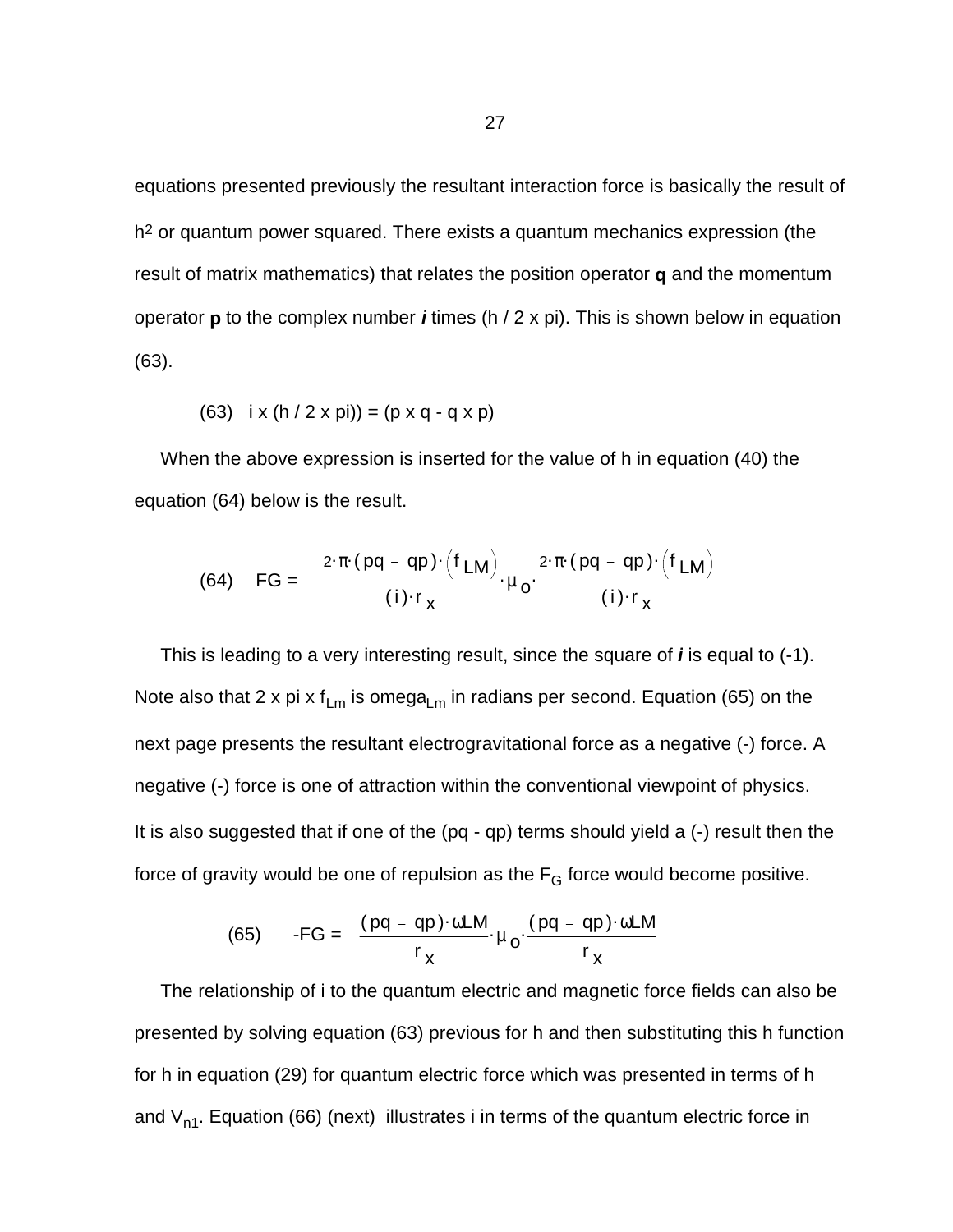equation (29). The force sign can be either (+) or (-) by reason of the  $V_{n1}$  term.

(66) 
$$
FE = \frac{(pq - qp) \cdot (V_{n1})}{(i) \cdot \Delta r_{\mathbf{x}}^{2}}
$$

 Equation (67) below illustrates i in terms of the quantum magnetic force from equation (34). The fact that electric and magnetic fields can exhibit a force of attraction or repulsion is due to the fact that the delta force terms in (66) and (67) rely on the vector nature of the  $V_{n1}$  term which can relate either to an aiding or opposing field structure. It is also suggested that either a capacitive or inductive situation can

(67) 
$$
FM = \frac{(pq - qp) \cdot (V_{n1})}{(i) \cdot C^2 \cdot \Delta r_x^2}
$$

exist in quantum field terms. That is, reactive power can be nearly the whole of the field action force and thus exhibit real "static" forces but use virtually no real power in the force-field interaction. Note that the  $V_{n1}$  term is a real constant and relates to a rotational constant related to the quantum charge of the electron or quantum charge in general. The electrogravitational force expression in equation (39) shows this as well as in the weak and strong force expressions in equations (43) and (47) respectively. This rotational field velocity has an associated deBroglie matter wave that cannot be shielded against. (At least not in the conventional sense of shielding such as enclosing a volume of space by use of a metallic box, or the like.)

 For the sake of presenting an easier to conceptualize view of the electron an its associated field the orbital description was presented wherein the electron follows a line around the nucleus in a well defined path. Alas, it actually resembles a cloud around the nucleus wherein the orbital position is the most probable location of the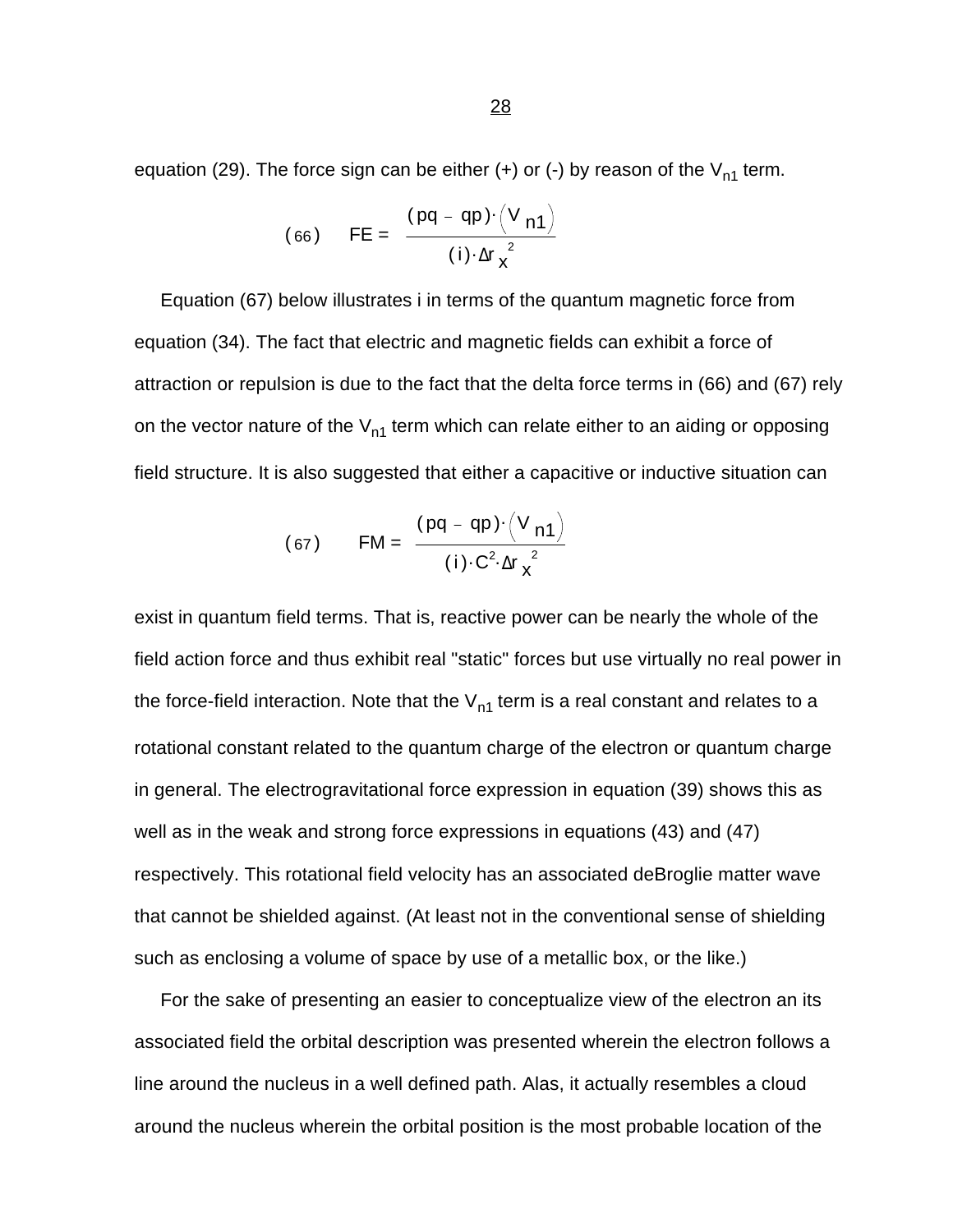electron at any given instant of time. That is, the square of the energy operator yields the most probable location in the field that the electron may be located at. This can apply to uncharged particles as well and has to to with the real uncertainty of where particles are in the quantum sense.

 This may be expanded upon by saying that *a matter-field is that particle displaced from its most probable location in space-time such that the time that the particle spends at some distance from its most probable location is inversely proportional to the distance from its most probable location.*

 Since the concept of matter-fields is basic to all particles then the field around a charge-particle can also be considered to be the electron-charge displaced in the same manner as for the matter-field. All of this happens instantaneously within the established field out to the limits of the field. Then also the total time spent in all of the field displacement positions is less than the Compton time related to the rest mass energy of the electron. This is also related to the accepted concept of *action at a distance.*

 The relativistic expressions for distance and time can be arranged such that the terms relating to the radical in each expression equate to a common radical and thus the resulting time and distance ratio can lead to some interesting results when  $\mathfrak{t}_{\mathsf{x}}$  is allowed to become less than t<sub>o</sub> in the quantum sense. **This causes d<sub>x</sub> to increase**. This relationship is shown in equation (68) below.

(68) 
$$
d_x/d_o = sq \text{ rt } (1 - v^2 / c^2) = t_o / t_x
$$

Again, when the quantum aspect of time and distance, (where the time and distance base terms are the Compton time and radius of the particle being considered), the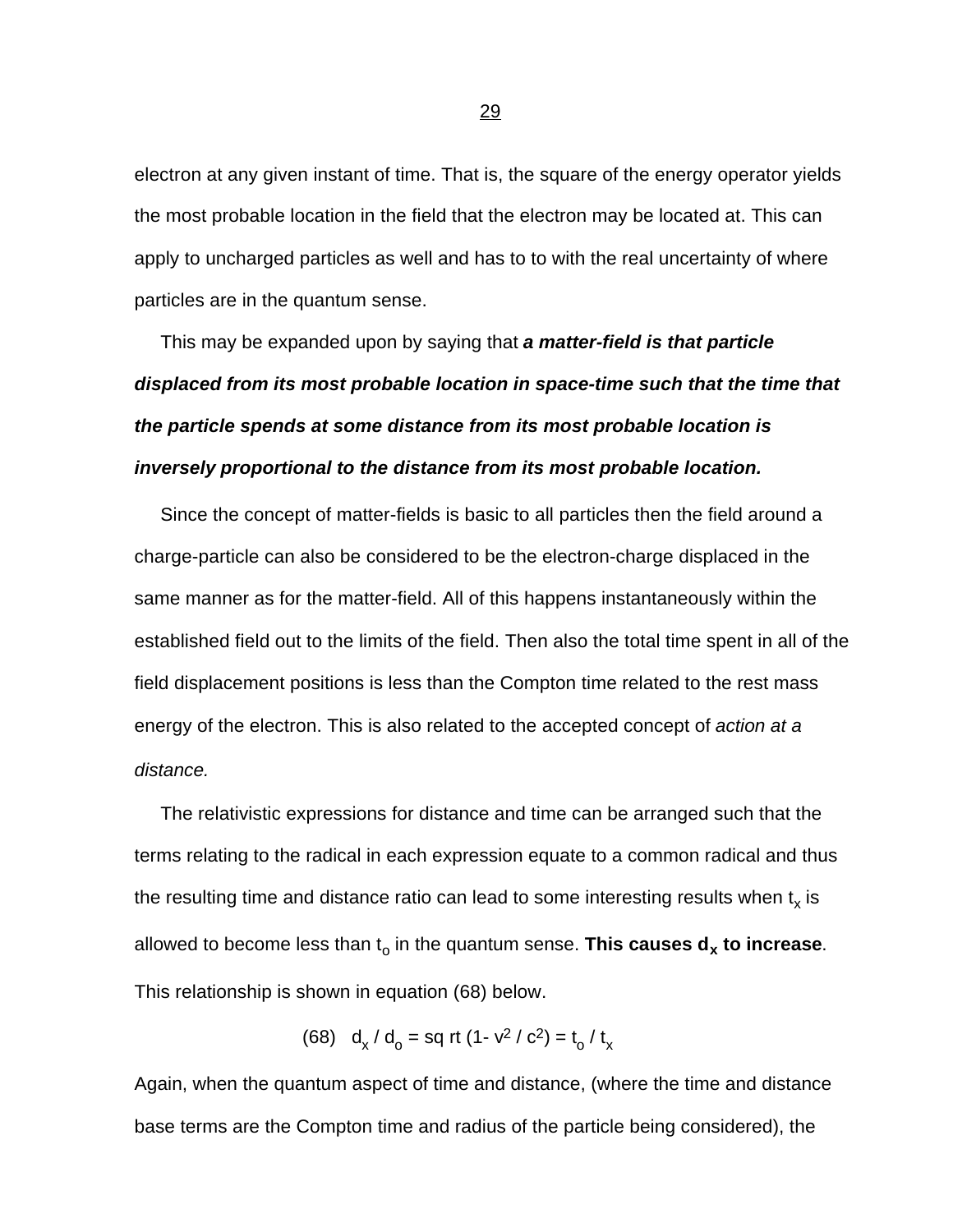expression shown involves a common connection of terms for the relativistic as well as the quantum aspect of action at a distance. It is but one step in logic to realize that on a quantum scale if particles could be aligned in the proper phase and with the proper time characteristics and then impacted all at once with enough energy through a laser action of stimulation then all of the particles would displace to some new point in space-time. On a macroscopic scale this could have a significant effect on the particles new surroundings if enough particles participated in the distance transition displacement and other particles were already at the new location. Also, this action could not be shielded against as the action described does not transit through normal space as was shown by equation (68) where the action is shown to be partially independent of relativistic constraints. The new location would depend only on the phase of the impact energy and the frequency thereof for each particle impacted. The action would also be instantaneous.

 This type of action at a distance is illustrated by the quantum jump of the electron from one orbital energy level to another where it has been noted that the action would have to be instantaneous in order that the laws of conservation of energy and momentum be conserved. Also the tunneling affect of the electron across an energy barrier is another famous example of action at a distance and in another case where in the famous two-slit experiment where the particle matter-field demonstrates that the particle can apparently be in two places at the same time! In fact the entire particle-wave duality principle of quantum mechanics is just this type of particle action wherein it appears that any given particle can at the same time be both a particle and a wave and that the particle can be in more than place in any given time within an established probability field.

 $\sim$  30